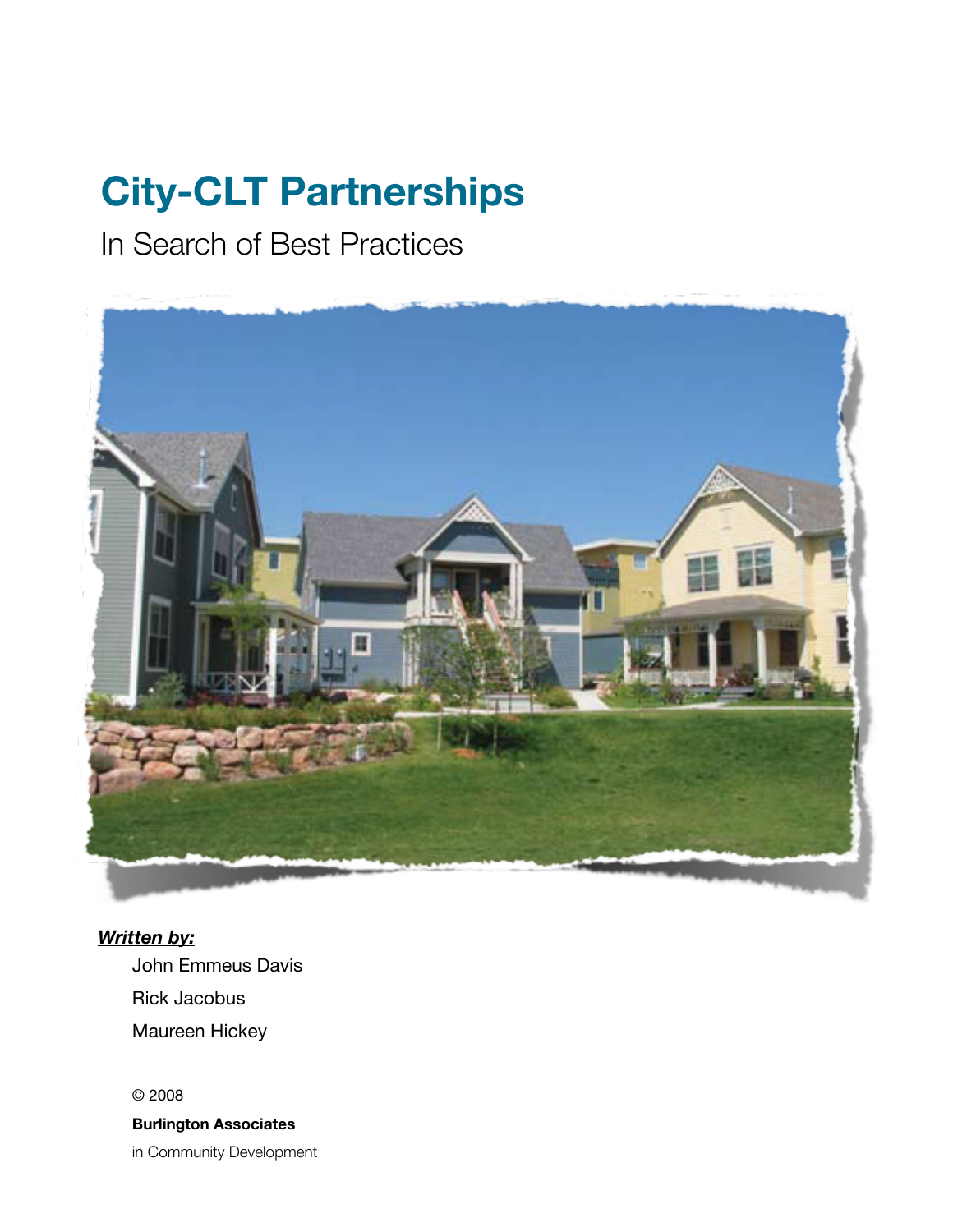## **City-CLT Partnerships**

 In Search of Best Practices

### **Table of Contents**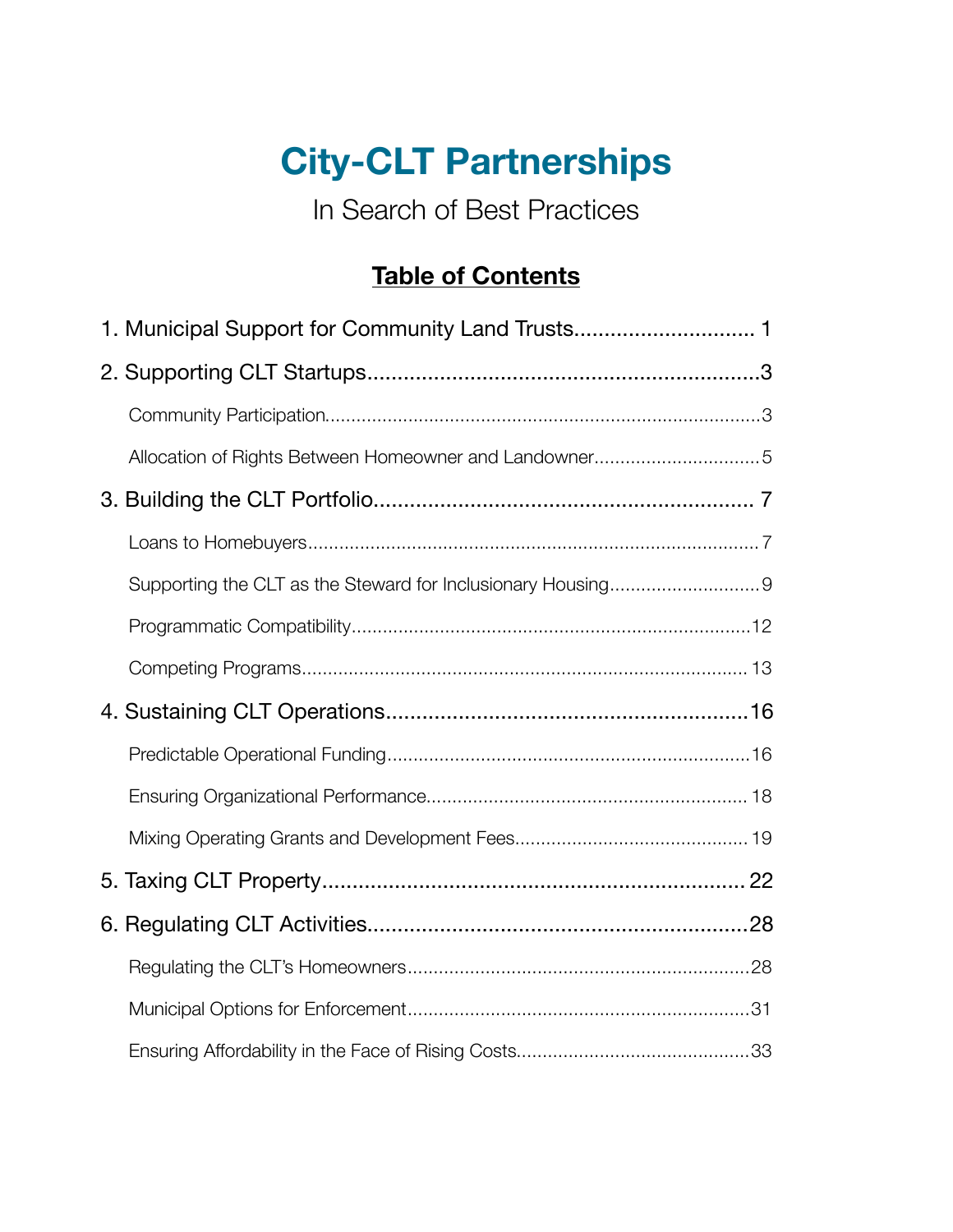## <span id="page-2-0"></span>**1. Municipal Support for Community Land Trust[s1](#page-2-1)**

There were only a handful of community land trusts in the United States at the start of the 1980s, all of them located in rural areas. By 2008, over 200 CLT programs were up and running – half of them established since 1999. Now concentrated mostly in cities and suburbs, these CLTs are busily acquiring scattered parcels of land, developing affordable housing, and revitalizing communities in 40 states and the District of Columbia.

The recent proliferation of CLTs has many causes, but none more influential than the investment and involvement of local government in starting, expanding, and sustaining CLTs. Such municipal support has increased dramatically during the past decade. The number, size, and productivity of CLTs have increased on the same trajectory, over the same span of time.

The earliest CLTs were started by grassroots activists with little or no support from local government.[2](#page-2-2) Indeed, most of the CLTs that arose prior to 1990 were organized in opposition to municipal policies, projects, and plans, especially in neighborhoods beset by alternating cycles of disinvestment and reinvestment. In many communities of color that is still true today, where CLTs are being erected as bulwarks against market pressures of speculation, gentrification, and displacement made worse by the actions of City Hall.

There are a growing number of cities, counties, and towns, however, where a CLT has become a partner of municipal government – an ally rather than an antagonist. Especially in places where a local government has put a social priority on promoting homeownership for lower-income families, while placing a fiscal priority on protecting the public's investment in affordable housing, CLTs have become favored recipients of municipal investment.

<span id="page-2-1"></span><sup>&</sup>lt;sup>1</sup> Research for this report was supported by the Lincoln Institute for Land Policy

<span id="page-2-2"></span><sup>2</sup> There were exceptions. In 1983, a progressive government in Burlington VT instigated and provided administrative support and a \$200,000 start-up grant to establish the Burlington Community Land Trust (later renamed the Champlain Housing Trust). In 1986, Time of Jubilee Inc., a CLT established in Syracuse NY, partnered with the City's Community Development Department to build affordable homes in a disinvested African-American neighborhood.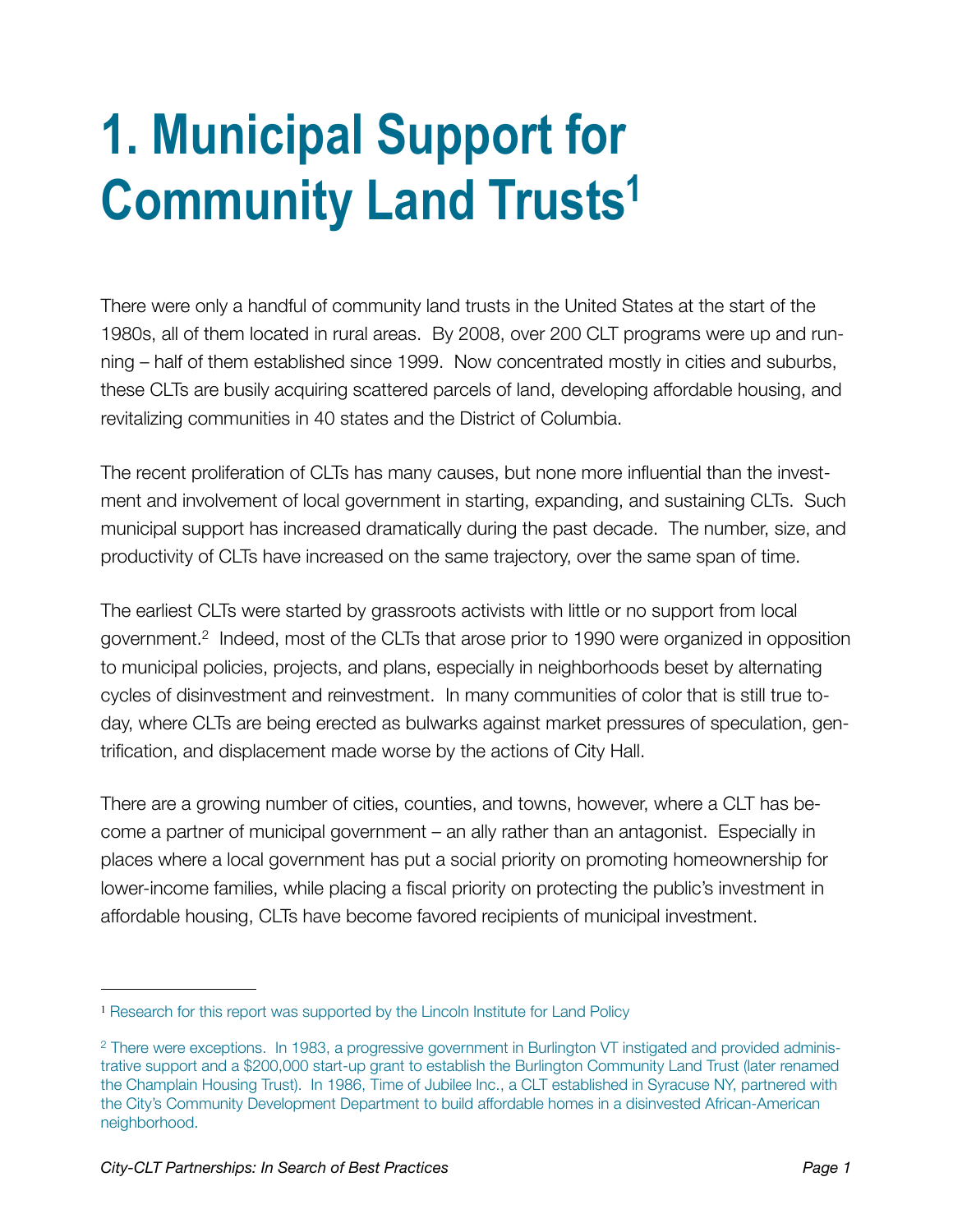- \* They receive administrative support from municipal staff or financial support from municipal coffers in planning and starting the CLT.
- They receive donations of city-owned land, grants of municipally-controlled funds, and low-interest loans in developing and financing the CLT's projects.
- \* They receive capacity grants, development fees, and revenues from marketing and managing resale-restricted housing, funds directed toward sustaining the CLT's operations.
- They receive equitable tax assessments on CLT homes, ensuring that low-income homeowners are not taxed on values they can never claim for themselves.
- $\div$  They partner with municipalities in enforcing long-term controls over the eligibility, occupancy, and affordability of housing extracted from private developers through inclusionary zoning, density bonuses, and other regulatory mandates or concessions.

As welcome as the recent growth in municipal assistance has been, such assistance has sometimes been less than helpful. There are too many cases where municipalities have inadvertently structured their assistance in such a way, regulated the CLT in such a way, or taxed the CLT's property in such a way as to undermine the productivity or sustainability of the very model they have decided to support. A conclusion we have reached after examining a variety of municipal programs and after interviewing a number of municipal officials and CLT practitioners is that there are better ways – and worse ways – for a municipality to support the projects and operations of a community land trust. This report is both descriptive and prescriptive, therefore. We not only describe the **types of assistance** currently being offered to CLTs by supportive municipalities. We also take a few tentative steps toward recommending the **best and worst practices** for rendering such assistance.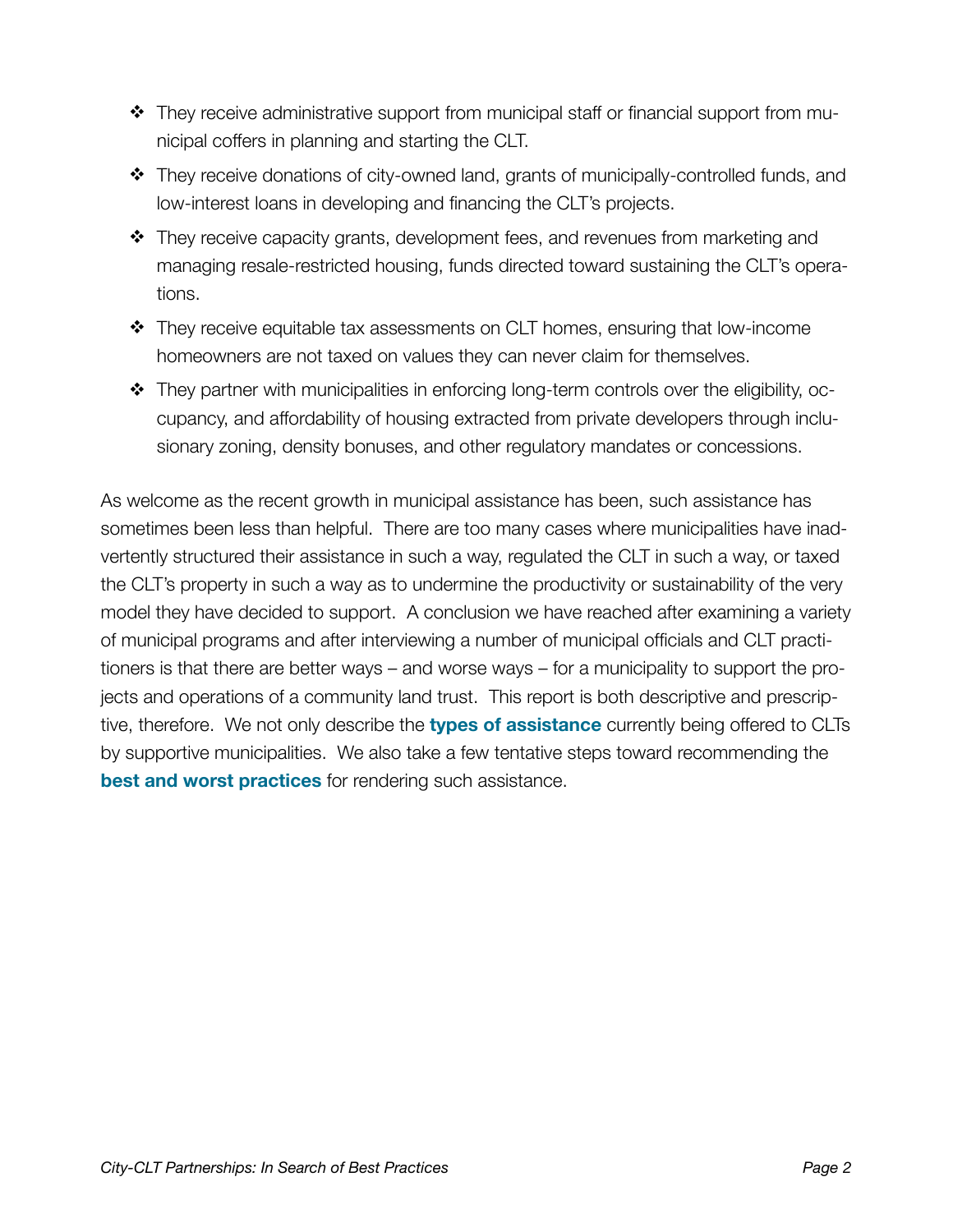# <span id="page-4-0"></span>**2. Supporting CLT Startups**

A municipality's leaders are willing to assist a CLT – and a CLT's organizers are willing to accept such assistance – because both believe their interests will be served by working together to get the CLT off the ground. During the process of planning and starting a CLT, however, the interests of the parties sometimes diverge. There are issues where those who speak for the municipality and those who speak for the CLT can find themselves at odds. The two most divisive issues that commonly appear during the start-up phase are the following:

- How extensively (and how early) should residents of the CLT's intended service area be involved in planning, designing, and governing the CLT?
- $\div$  How equitably are the rights of the homeowner and the landowner to be allocated in designing the CLT's ground lease?

## <span id="page-4-1"></span>*Community Participation*

Among the many tasks involved in starting a CLT, none is more important than systematically introducing the model to a wide array of constituencies in order to win their informed support. The municipal agencies to whom the CLT must look for project funding, regulatory approvals, and equitable taxation are a high priority for any such campaign of outreach, education, and organizing. Equally important are several constituencies outside local government, especially those individuals who call the CLT's service area their home and institutions serving the same population as the CLT. Experience has shown that these nongovernmental constituencies must be intimately involved in the process of planning, designing, and governing a CLT if this unusual model of affordable housing is to have any chance of being accepted and supported by the larger community. The municipality, however, may be resistant to working with neighborhood activists with a history of criticizing city hall or may simply be reluctant to relinquish control over a fledgling organization to which the municipality is planning to make a major commitment of money or land.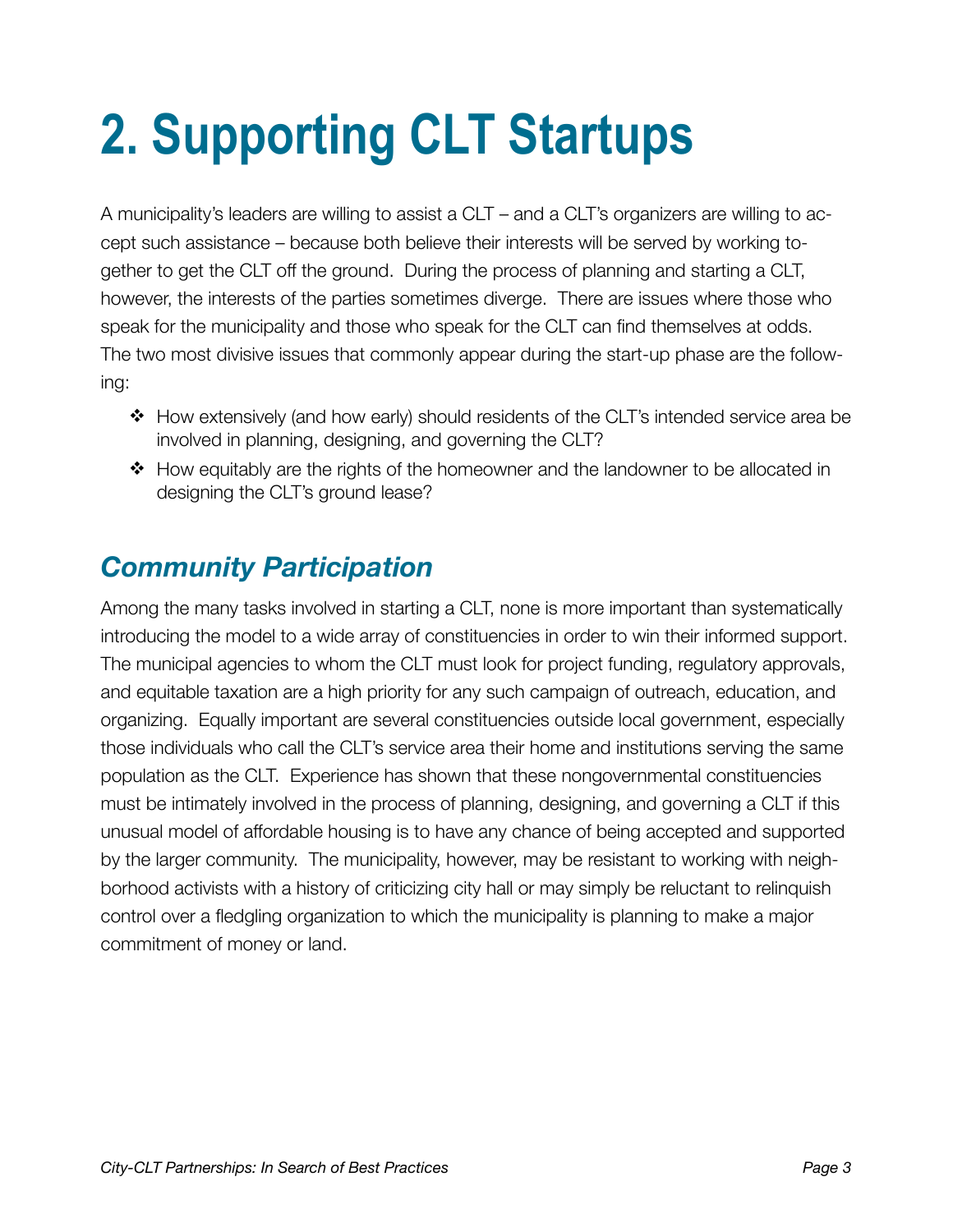*Municipal Concern:* A municipality wants the process of planning a CLT – and the organization that results from that process – to reflect the municipality's policies and priorities.

*CLT Concern:* A CLT is committed to the extensive participation of community residents, CLT leaseholders, and "public-interest representatives" in its corporate membership, on its governing board, and in the process of planning the CLT.

#### **Worst Practice: Participation Deferred – or Eliminated**

Whenever the start-up of a CLT is dependent on a municipality's resources and dominated by a municipality's priorities, there is a danger that constituencies outside of local government will not be invited into the planning process until **after** the decisions have been made that lay the foundation for the new CLT. Even worse, the preeminence of city government in planning a CLT may come at the price of the model's more democratic components, where leaseholders no longer have a place on the board and where accountability to city hall replaces accountability to the local community.

#### **Best Practice: Early and Ongoing Participation of Community** *and* **Municipality**

The CLT, in its "classic" configuration, combines an innovative approach to the **ownership** of real estate, the **operation** of affordably-priced housing to preserve its affordability, and the **organization** of the CLT itself. Municipalities that are drawn to the CLT because of ownership and operation, sometimes place a lower priority on the model's distinctive organizational features. Most public officials eventually recognize, however, that the active participation of community residents and CLT homeowners can be a precious asset, helping the CLT to mitigate opposition to its projects, build a market for its homes, and win acceptance for an unconventional model of tenure among funders, lenders, and the community at large. The best way for a municipality to support a CLT is to weave participation and accountability into its organizational fabric, ensuring CLT's continuing connection to the community it serves.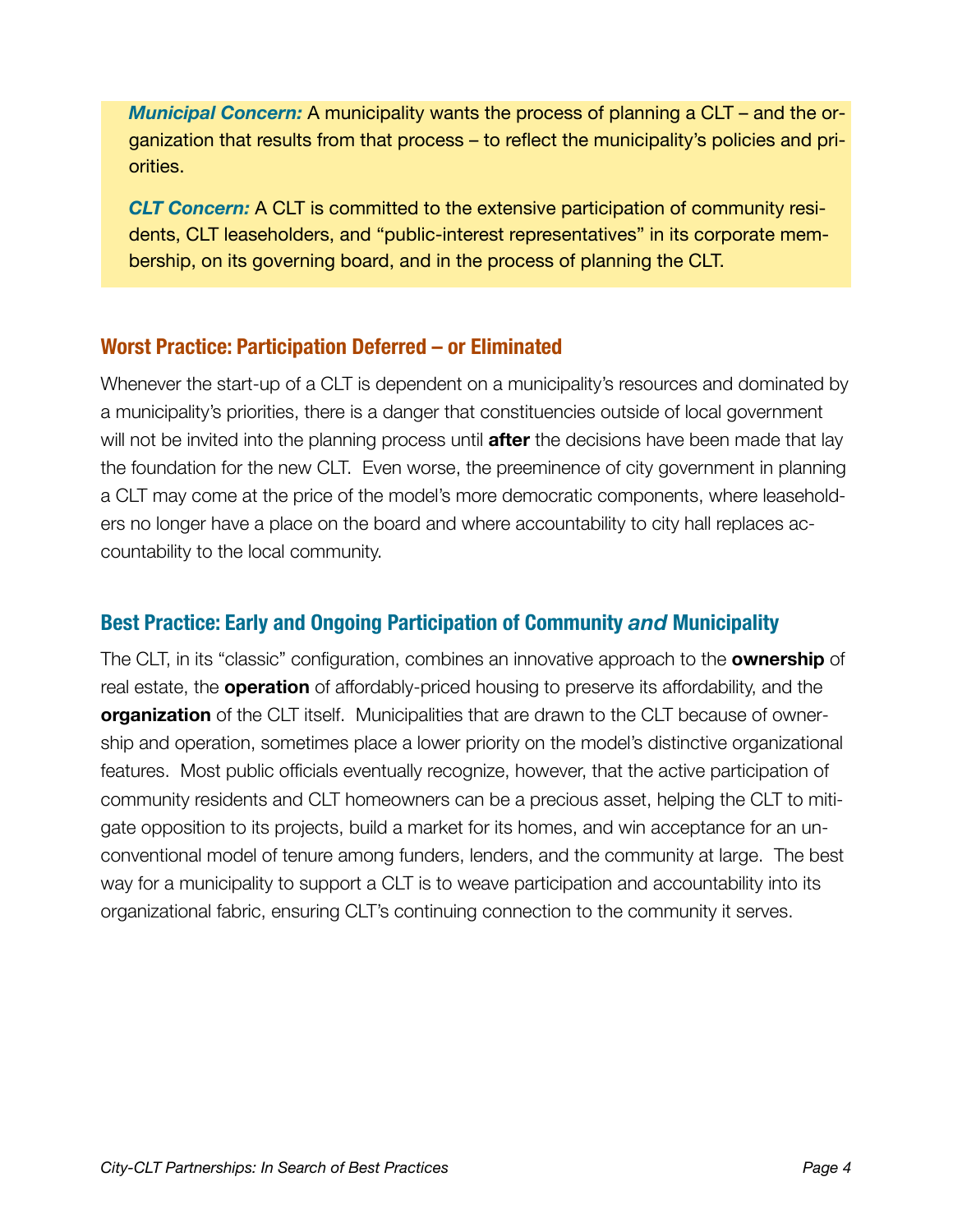## <span id="page-6-0"></span>*Allocation of Rights Between Homeowner and Landowner*

The "model" ground lease used by most CLTs in the United States has been refined over a thirty-year period of trial and error.<sup>3</sup> It is a two-party contract that is written in favor of neither party. The rights and responsibilities of the landowner (the CLT) are limited and balanced against the rights and responsibilities of the lessee (the homeowner). A municipality's desire to protect its investment in the CLT, however, can sometimes threaten this delicate balance.

*Municipal Concern:* A municipality wants any recipient of its subsidies to have sufficient powers to impose conditions, enforce compliance, and cure defaults in the housing produced with municipal support.

*CLT Concern:* A CLT wants to protect the integrity of the homeownership "experience" being offered to prospective homebuyers, ensuring that a homeowner's privacy and independence are not compromised by unnecessary oversight and interference by the landowner or the municipality.

#### **Worst Practice: Rewriting the Ground Lease in Favor of the Landowner**

The temptation of some attorneys, when asked to review the "model" ground lease that has become standard practice for CLTs across the country, is to begin re-writing it. There is something about the lease's carefully wrought balance between the parties, equitably protecting the rights of homeowner and landowner alike, that sends some attorneys running for a red pencil as soon as a client asks them to "read over" the proposed lease. Many city attorneys, in particular, have been inclined to rewrite the lease to grant the landowner more sweeping powers of inspection, approval, and enforcement than are granted a CLT under the model lease. This can create enormous headaches for the CLT in marketing, financing, and administering its resale-restricted homes.<sup>4</sup> A few city attorneys have even tried to write their

<span id="page-6-1"></span><sup>&</sup>lt;sup>3</sup> A hard copy of this model lease, along with an excellent commentary explicating every article, can be found in *The Community Land Trust Legal Manual*, published by the Institute for Community Economics in 2002. Copies can be purchased from Equity Trust, P.O. Box 746, Turners Falls, MA 01376 (413-863-9038). Electronic copies of the model lease and the commentary can be downloaded free of charge from the National CLT Network [\(www.cltnetwork.org](http://www.cltnetwork.org)) or the *CLT Resource Center* ([www.burlingtonassociates.com\)](http://www.burlingtonassociates.com).

<span id="page-6-2"></span><sup>4</sup> Significantly altering the lessee's rights in the CLT model ground lease can make it harder for a CLT's homebuyers to obtain mortgage financing. The model lease has been designed and revised over the years in consultation with both private lenders and secondary market institutions to safeguard their interests and to standardize key lease provisions, eliminating the need for a lengthy review by lenders of each new lease.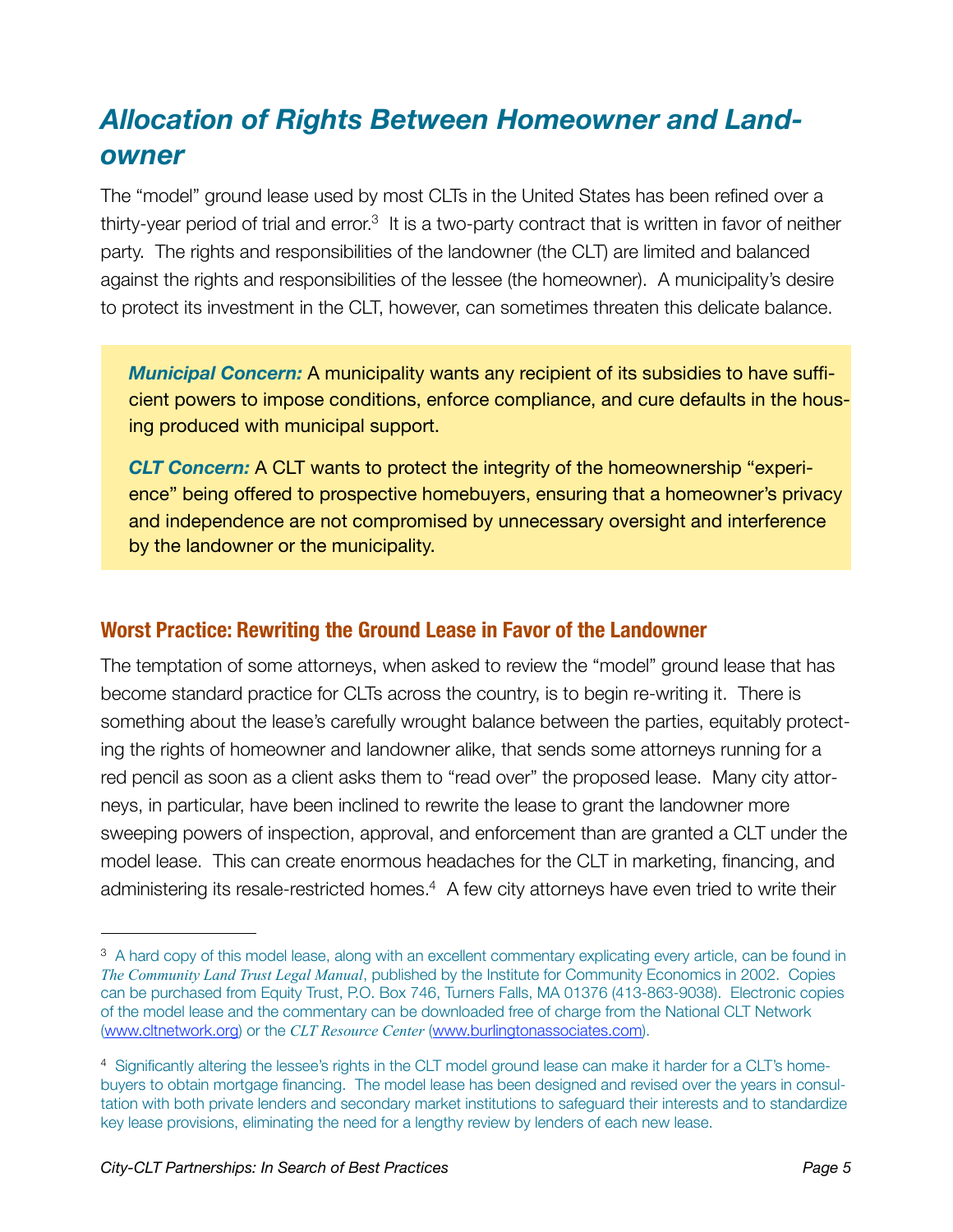cities into the ground lease, giving a municipal agency the right to approve the financing, subletting, or improvement of buildings located on the CLT's land – or the right to approve the transfer of the CLT's land. This is the wrong vehicle for asserting the municipality's interests, since the city is not a party to the ground lease.

#### **Best Practice: Maintaining the Model Lease's Equitable Balance of Interests**

The model CLT ground lease has been carefully developed, tested, and refined to grant the CLT all of the rights and powers the CLT will need to prevent absentee ownership, to promote good maintenance, to cure defaults, to prevent foreclosures, and to preserve affordability in the owner-occupied housing under the CLT's stewardship. At the same time, the model lease is designed to respect the privacy and autonomy of the CLT's leaseholders, intruding as little a possible on the experience of homeownership. Just as important, the model lease has created a degree of standardization among major lenders and national intermediaries like Fannie Mae in the mortgage underwriting of CLT homes on leased land. A municipality has many options for protecting its investment in a CLT's land and housing that do not require completely overhauling a model lease that has proven its worth over a span of many years. This does not mean to suggest that the model lease must never be altered in any way. With or without municipal involvement, CLTs make dozens of refinements in the model lease in the process of adapting it to local priorities and needs. Key decisions are made about the precise terms and conditions for regulating occupancy, subletting, inspections, improvements, eligibility, and the pricing and resale of CLT homes. The "best" practice in making these refinements is not to leave the model lease entirely alone, but to respect the lease's equitable relationship between landowner and homeowner.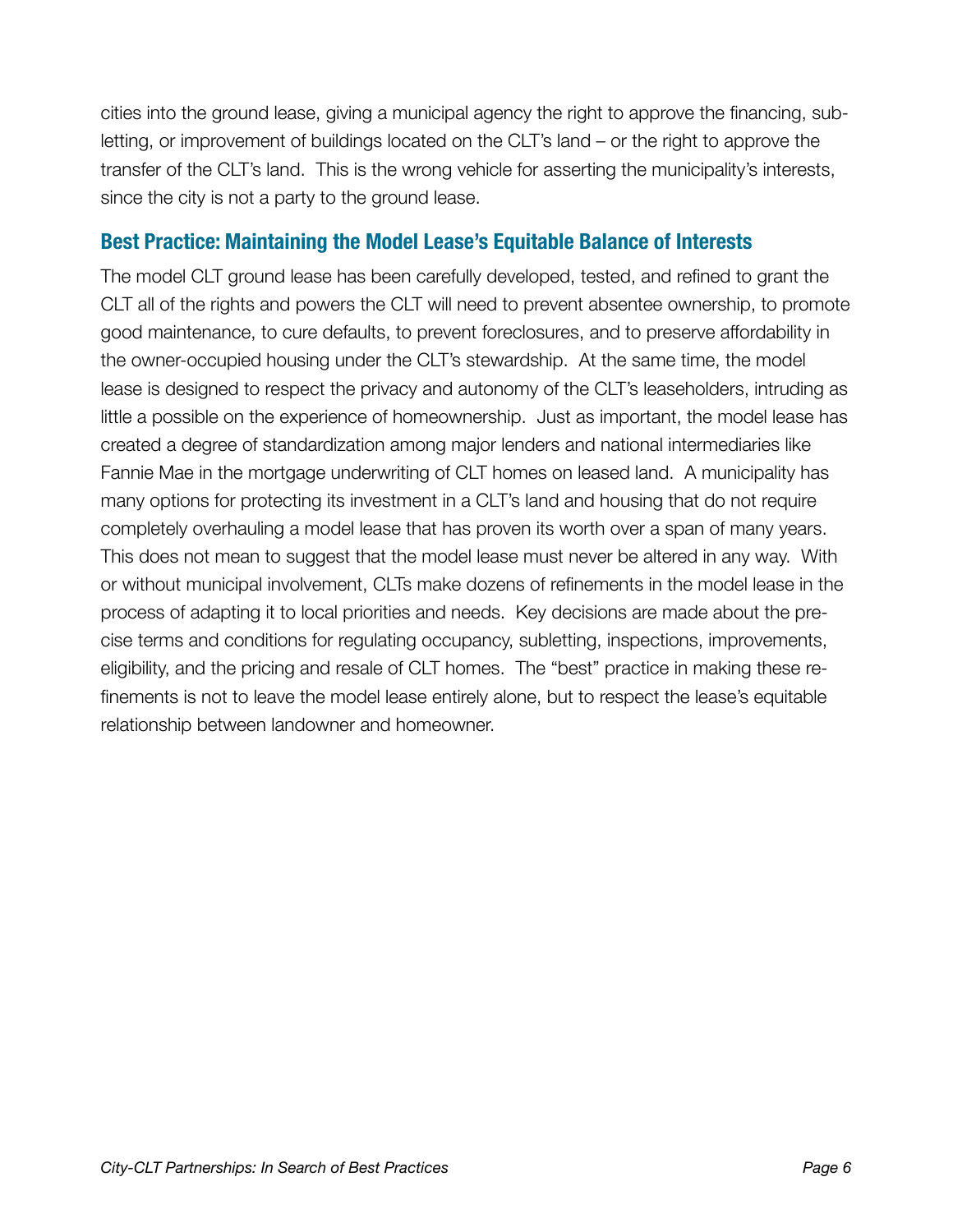## <span id="page-8-0"></span>**3. Building the CLT Portfolio**

There are many times when those who are offering municipal assistance for the development of a CLT's projects and those who are seeking such assistance disagree over the best way to put these resources to work. These disagreements are most commonly provoked by the following issues:

- $\triangle$  Does a municipality support or undermine a CLT by providing loans directly to the buyers of CLT homes?
- $\div$  Does the municipality work constructively with the CLT and with private developers when the CLT is asked to act as the steward for affordable housing created through municipal mandates like inclusionary zoning?
- $\clubsuit$  Does a municipality need to alter its existing housing assistance programs in order for them to work well with the CLT's unique approach to homeownership?

## <span id="page-8-1"></span>*Loans to Homebuyers*

Many jurisdictions operate homebuyer loan programs which have been developed and refined over many years. Sometimes a local government, recognizing the need for a CLT to protect long-term affordability but reluctant to alter an existing program, will try to combine the two approaches. They ask the CLT to hold the land and impose resale price restrictions but instead of (or sometimes in addition to) subsidizing the CLT, they hope to continue to provide subsidy in the form of homebuyer loans. While this combination has been made to work in some communities, it is important for policymakers to understand that CLTs represent a very different approach from homebuyer loan programs. CLTs require a **permanent** investment of subsidy funds while most loan programs involve only temporary investment in exchange for temporary affordability.

*Municipal Concern:* A municipality with a long history of making homebuyer loans may be unwilling – or unable – to re-tool its existing programs to loan (or to grant) such funds directly to a CLT.

*CLT Concern:* A CLT can only preserve the long-term affordability of housing subsidized by a municipality if the municipal subsidy remains in the housing, reducing the price for the next low-income homebuyer.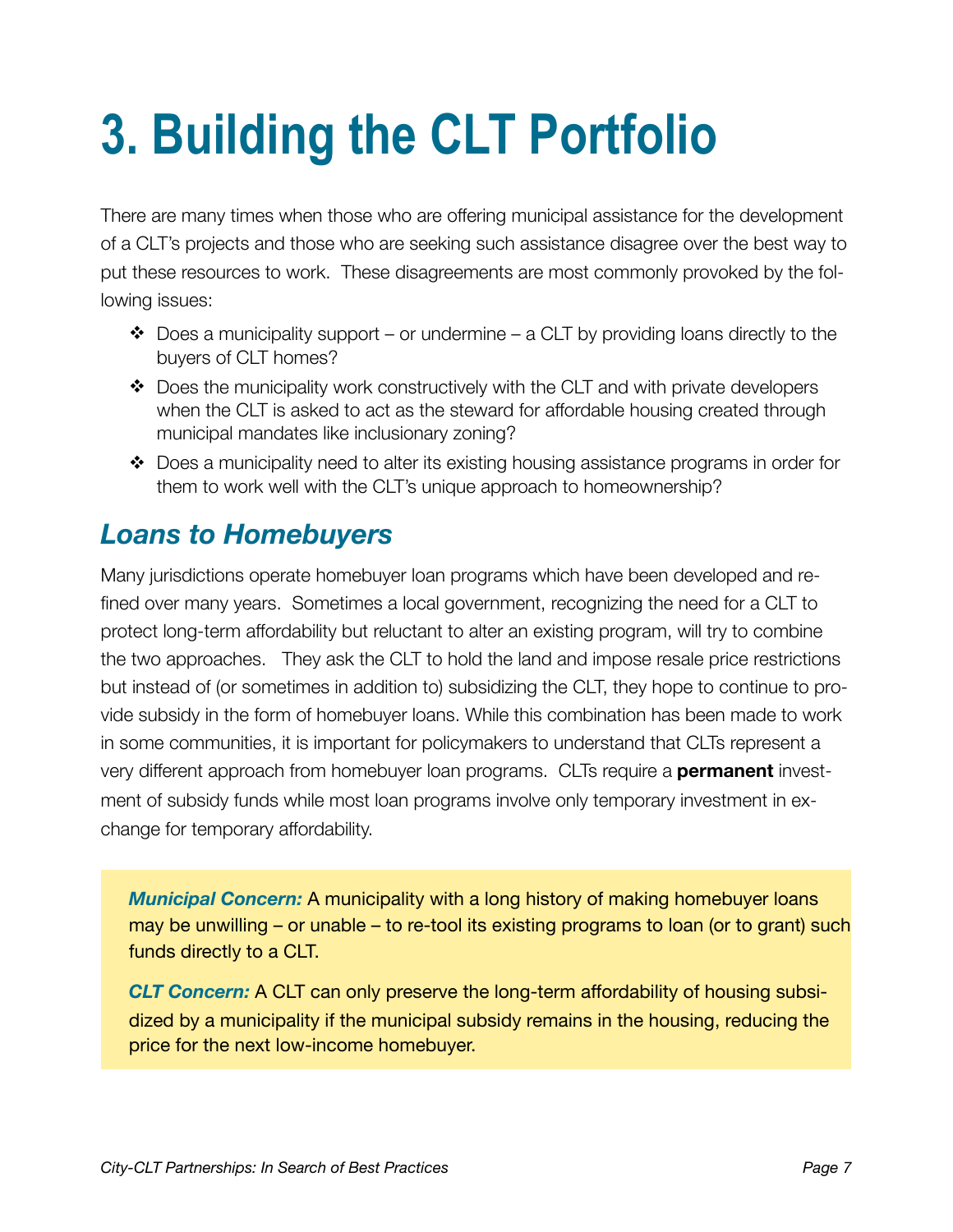#### **Worst Practice: Removable Subsidies Offered Directly to Initial Homebuyers**

If municipal subsidies that are offered to the initial buyer of a CLT home are either removed by the homeowner at resale or repaid to the municipality, these funds will not be available to subsequent buyers – unless the municipality is committed to reinvesting repaid loans in the same homes. Even though the CLT restricts the rate at which the price increases, without access to the municipal loan, subsequent buyers of these CLT homes will need to borrow more on their first mortgage, increasing their monthly payments. Generally, this means that future buyers will need to have higher incomes to afford the same home or the CLT will have to find additional subsidies to replace the repaid loan every time the home resells. For example, a home that is made initially affordable to a household at 70% of AMI because of a subsidized loan to the first buyer, might require a future buyer without such a loan to earn 90% of Area Median Income or more. This loss of affordability creates a serious problem for a CLT committed to maintaining the affordability of its homes for families earning under 80% of AMI. A CLT cannot maintain the affordability of its housing if local government takes its money out of the project.

#### **Better Practice: Assumable Loans for Permanent Affordability**

When a municipality insists on providing loans directly to a CLT's homebuyers, these loans must be assumable by all future income qualified buyers. By making its homeownership loans assumable by subsequent buyers of a CLT's resale-restricted homes, the municipality ensures that its funds will be recycled within the same housing stock, enabling the CLT to maintain affordability on an ongoing basis. The City of **Albuquerque NM,** for example, provides grants to the Sawmill CLT that are equal to the cost of the land underlying the CLT's homes and then offers interest-free, permanently deferred-payment loans to the buyers of these homes, loans that are assumable by future homebuyers earning less than 80% of AMI. Similarly, the Northern Communities CLT, in **Duluth MN** has developed most of its resalerestricted, owner-occupied housing using assumable loans that are offered to the homeowner, not to the CLT.

#### **Best Practice: Permanent Investment in the Community Land Trust**

It is worth noticing, however, that loans to homeowners which are assumable by future buyers require a permanent commitment of subsidy funds very much like a deferred loan to the CLT. Subsidy funds are permanently tied to an affordable unit with no real expectation of repayment. Unlike a loan or grant to the CLT, these loans have to be rolled over at each resale, involving significant legal work and recording fees with each sale. And in jurisdictions where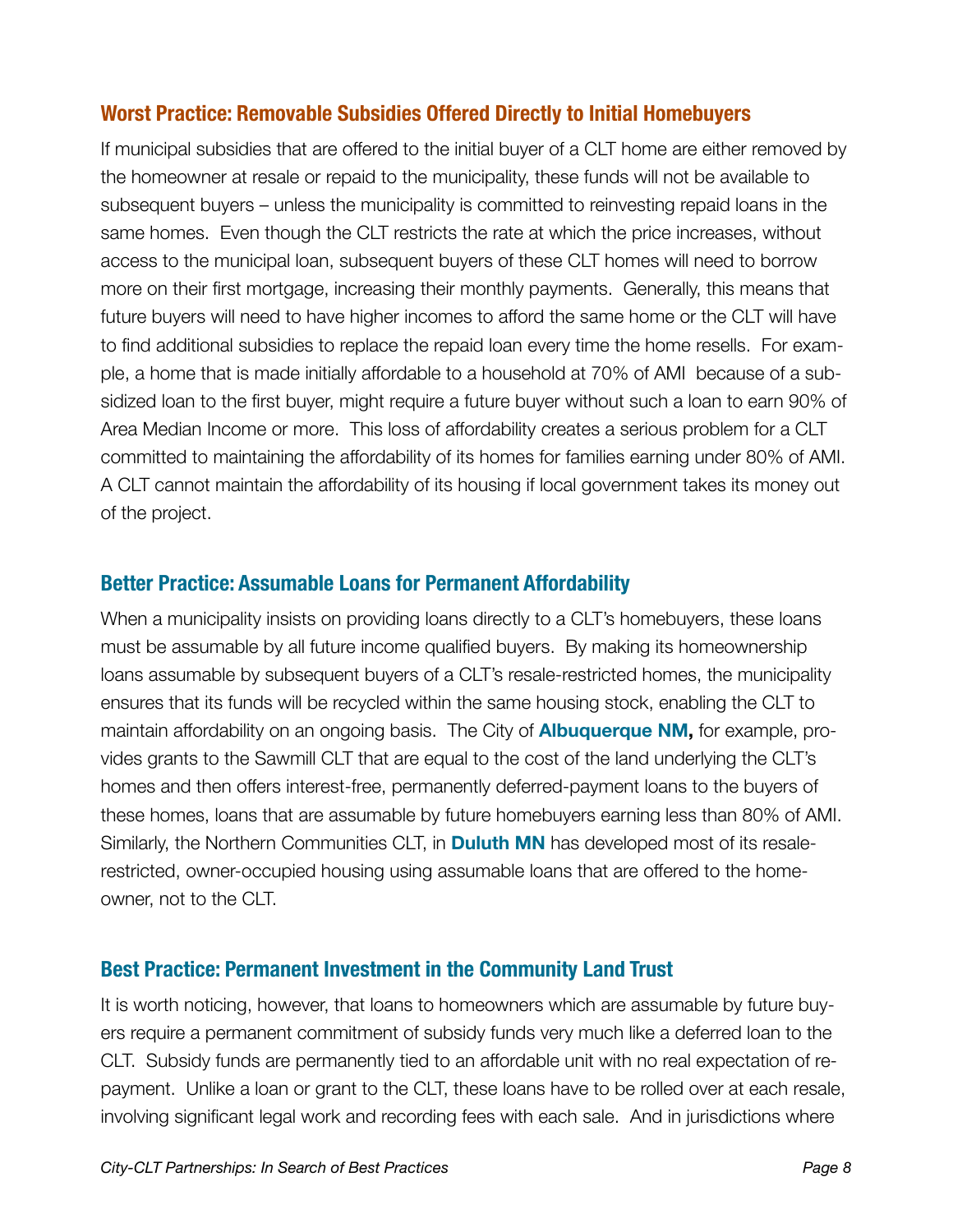CLT homes are taxed on the basis of the below-market price for which these homes are sold and resold, a CLT's homeowners may pay additional property taxes when the municipality's investment is structured as an assumable loan to the buyer rather than as a grant or loan conveyed directly to the CLT. It is likely that over the long-term these loans will be much more difficult and costly for the municipality to administer. The best practice, therefore, is simply to invest municipal subsidies permanently in the project through the CLT. A grant to the CLT or a deferred-payment loan secured by the CLT's interest in the land allows the CLT to sell the home at a below-market price which is affordable for one generation of homeowners after another without additional investment by the municipality.<sup>5</sup> A number of municipalities have revised the regulations for their existing homebuyer loan programs, therefore, to allow the program to make deferred payment, forgivable loans directly to the CLT instead of loaning these funds to individual homebuyers.

## <span id="page-10-0"></span>*Supporting the CLT as the Steward for Inclusionary Housing*

Many of the earliest inclusionary housing programs, including those in **Montgomery County MD** and **Irvine CA**, originally required homeownership units to remain affordable for a short period of time, five years or fifteen years at the most. These pioneers learned the hard way, however, that without long-lasting affordability controls the impact of their programs was limited, as thousands of inclusionary units were converted back to market-rate prices when the controls expired. Today, a majority of the nation's inclusionary housing programs, whether mandatory or voluntary, require long-term affordability for any residential units produced under these programs[.6](#page-10-2)

Once these inclusionary units have been created, they must be marketed, monitored, and managed in such a way as to preserve their occupancy, eligibility, and affordability over time. Some municipalities carry out these responsibilities themselves. Others ask a nonprofit partner like a CLT to shoulder these responsibilities on the municipality's behalf. The interests of the partners can sometimes diverge, however.

<span id="page-10-1"></span><sup>5</sup> Most CLTs, when funds are granted or when lands are donated to them, have used these municipal subsidies to reduce the purchase price of a CLT home. In the on-going debate between affordable prices versus affordable payments, most CLTs have come down firmly on the side of the former.

<span id="page-10-2"></span><sup>6</sup> This is true even for many of the pioneers. In 2005, **Montgomery County** amended its Moderately Priced Dwelling Unit ordinance to require 30-year affordability for inclusionary owner-occupied units. The City of Irvine created a CLT in 2006 to preserve new inclusionary units, both renter-occupied and owner-occupied, in perpetuity.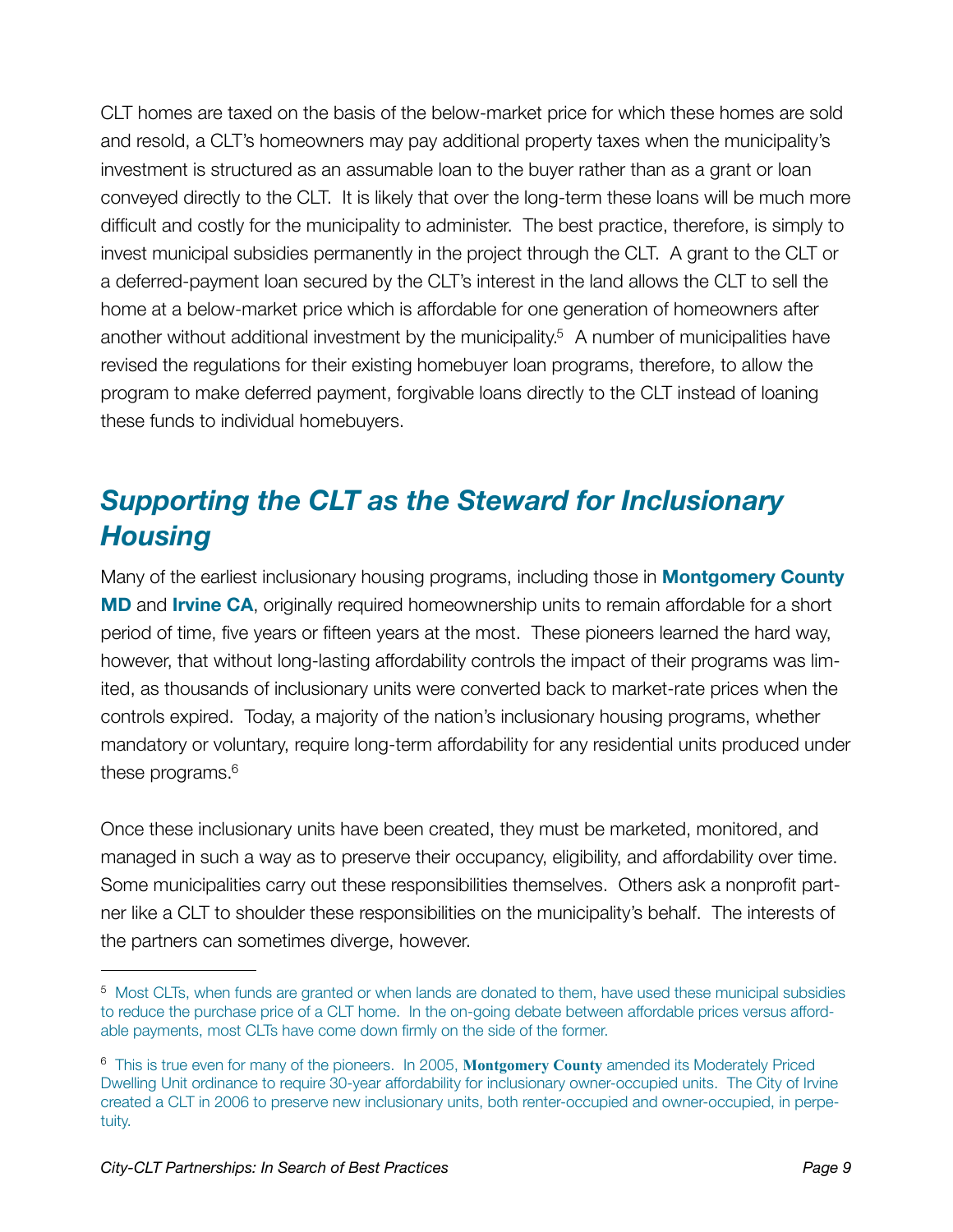*Municipal Concern:* A municipality wants to reduce its role, responsibilities, and administrative costs when delegating oversight responsibilities for inclusionary homes to a nonprofit partner.

*CLT Concern:* A CLT wants the municipality to ensure a developer produces the quantity and quality of inclusionary housing required, while steering the developer toward the CLT. The CLT also wants to be able to cover its costs of marketing and monitoring these inclusionary homes on the municipality's behalf.

#### **Worst Practice: Municipal Abdication**

Municipalities that partner with a CLT in marketing, monitoring, and enforcing inclusionary housing have acknowledged the need for someone to assume long-term responsibility for the stewardship of these units. They have rejected the enticing idea of use and resale controls that are "self-enforcing." However, some municipalities wash their hands of all responsibility for making an inclusionary housing program work for the CLT. They require a developer to set aside a certain percentage of "affordable" units, but do not insist on those units being of the same quality and appearance as the other units in the developer's project. They require a developer to give the municipality or its designee the first option to purchase the inclusionary units, but neither steer the developer toward the CLT nor back the CLT in its endeavor to ensure that whatever units are produced will be appropriate and acceptable for the lowerincome households to whom the CLT will be selling these homes. They expect the CLT to monitor and enforce long-term contractual controls over the occupancy and resale of inclusionary units but they make no provision for helping the CLT to cover the cost of stewardship.

#### **Worst Practice: Failing to Plan for the Cost of Stewardship**

Another harmful practice occurs when a municipality acknowledges the need for oversight of inclusionary units, either by a municipal agency or by a nonprofit partner, but provides no mechanism for covering the cost of these administrative responsibilities. **Denver, Colorado** is a case in point. Since it was adopted in 2002, Denver's inclusionary housing ordinance has produced over 700 units of affordably-priced, resale-restricted, owner-occupied housing. The City's Division of Housing and Neighborhood Development administers the inclusionary program, but no staff were initially assigned to the program and no money was appropriated from the general fund to create a new position. Eventually, the Division found the funds to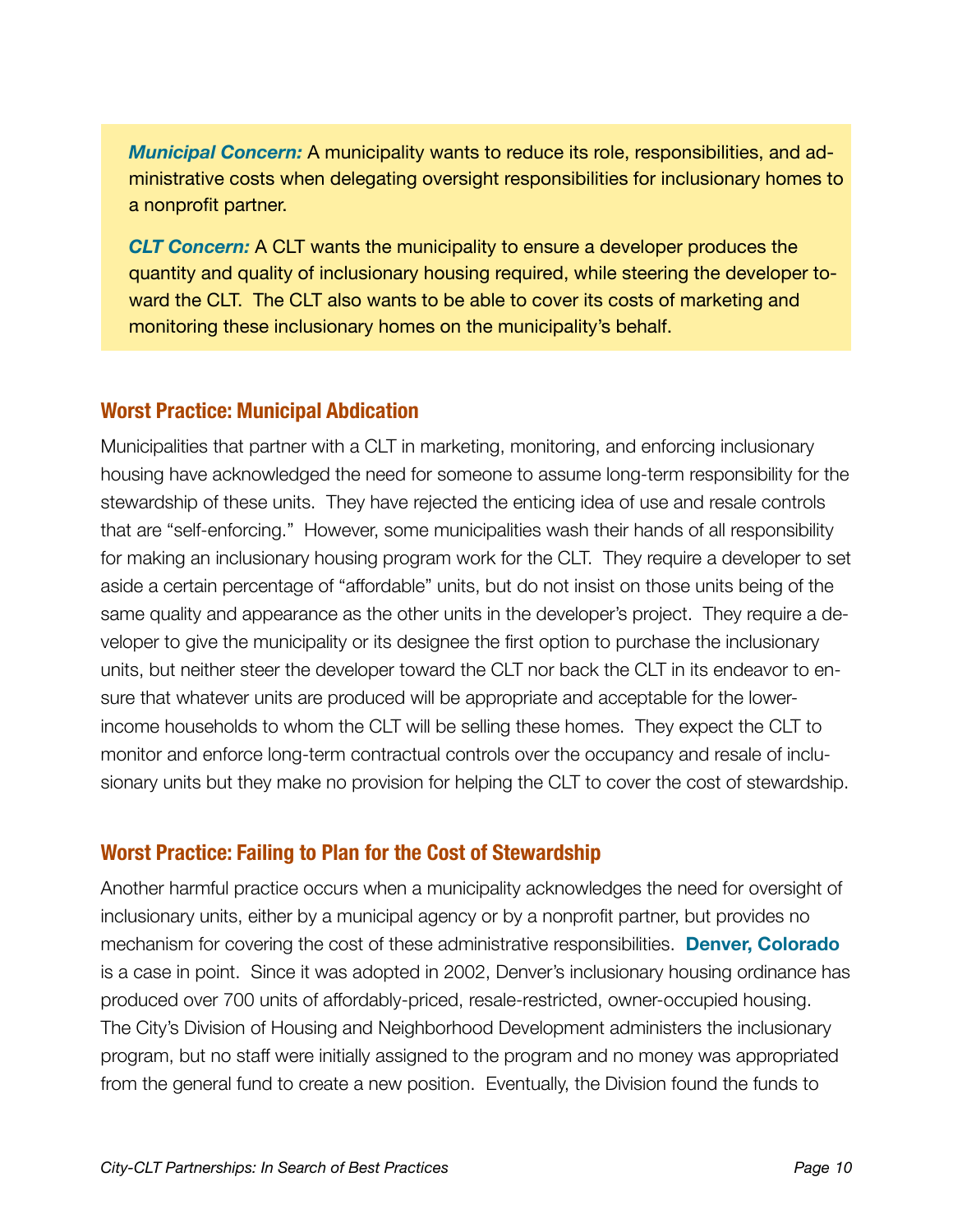hire a single full-time employee to oversee the City's inclusionary housing program, although at least three people would be needed to administer a portfolio of this size.<sup>[7](#page-12-0)</sup>

#### **Best Practice: Encouraging Developers to Partner with a CLT**

Some municipalities formally or informally steer private developers of residential projects with a municipally-mandated affordability component toward the local CLT. Inclusionary housing programs rarely designate a particular organization outside of city government as the only possible steward for a municipality's inclusionary units, but some programs are crafted in such a way as to make the CLT the preferred partner of the municipality when it comes to marketing inclusionary homes and preserving the long-term occupancy, and affordability of these homes. Even after the CLT is identified as the municipality's designated steward for the inclusionary units, however, municipal officials stay in the picture, ensuring that the inclusionary units are constructed in compliance with the municipality's requirements and encouraging the CLT's early involvement in shaping the units' design, location, and marketing.

For example, **Burlington VT** requires inclusionary units to remain affordable for a minimum of 99 years, with prices that rise no faster than the resale formula used by the Champlain Housing Trust. Further, Burlington's inclusionary zoning ordinance gives the city's Housing Trust Fund or its designee the first right to purchase every inclusionary unit. The Champlain Housing Trust has been the designee for nearly all of the homeownership units created through inclusionary zoning.

**Boulder CO** provides another example. The City's inclusionary ordinance has so far produced a portfolio of 500 resale-restricted, owner-occupied homes, with roughly 50 new homes being added every year. Developers have occasionally been encouraged to pre-sell inclusionary units to Thistle Community Housing, a local CLT. This has been a boon to all parties. The developer's risk is reduced, because 20% of the project is pre-sold before ever breaking ground. Thistle's risk is reduced, because it is not holding land or constructing houses, but accepting units at completion on a turn-key basis. The price to the homebuyers is reduced. The last has happened because Thistle is usually able to negotiate a lower sales price from the developer – generally 5%-9% lower than the city-mandated inclusionary price – in return for Thistle's contractual commitment to purchase and market all of the developer's

<span id="page-12-0"></span><sup>7</sup> More recently, the Division has been exploring a better way of stewarding the city's inclusionary units. Working with the Colorado Land Trust, the Division is in the process of transferring the first inclusionary units to the CLT. One advantage of working with the CLT is that the CLT can support ongoing monitoring through lease fees and other charges. However, because such fees are not charged to other homeowners in the city's inclusionary housing program, it may be harder to sell these homes than if appropriate fees were imposed on all projects from the start.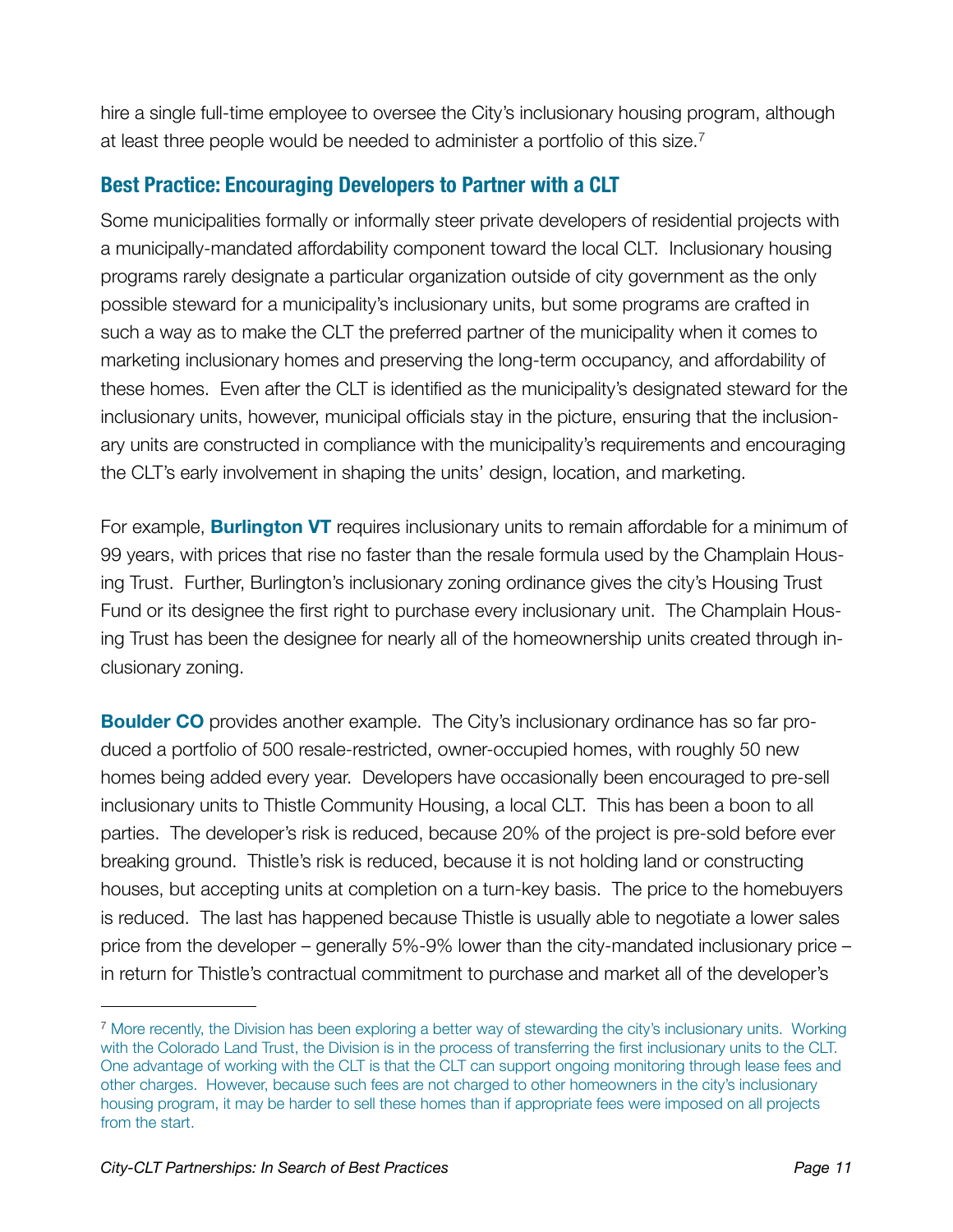inclusionary units. Thistle's cost of serving as the long-term steward for these units is covered through the collection of monthly lease fees and the collection of a 3% "Lease Reissuance Fee" on the resale of every CLT home.

## <span id="page-13-0"></span>*Programmatic Compatibility*

Many CLT projects will require public subsidies from multiple sources. These sources of project support may come from multiple jurisdictions such as the city and county governments or from different programs administered by the same municipality. In these situations it is important to ensure that the performance requirements imposed on the CLT by all of these sources of municipal support are compatible, both with each other – and with the CLT.

*Municipal Concern:* Most municipalities prefer to support CLT projects through their existing housing assistance programs with as few administrative or regulatory changes as possible.

*CLT Concern:* The CLT wants full access to the municipality's existing housing assistance programs, but needs program requirements to fit the CLT model and to complement, not conflict with the requirements of other funding sources.

#### **Worst Practice: Incompatible Requirements**

There are two worst cases here, both arising out of a municipality's failure to reexamine and retool existing programs to accommodate a new way of doing affordable housing. In the first scenario, different funding sources impose different (and sometimes contradictory) performance requirements when granting or loaning funds to a nonprofit or for-profit developer of affordable housing. Although a problem for every recipient of municipal assistance, the administrative burden of incompatible requirements may be especially difficult for CLTs to bear because so many are still in a formative stage, with a small staff. The second "worst case" scenario is unique to the CLT. It occurs when a municipality imposes grant or loan conditions on a CLT that were originally designed either to subsidize rental housing for lower-income tenants or to help lower-income homebuyers in purchasing market-rate homes. Many of these conditions are not be conducive to the leased-land, resale-restricted model of the CLT, making CLT homes more difficult to develop and to finance, impeding the CLT's productivity and undermining the CLT's viability.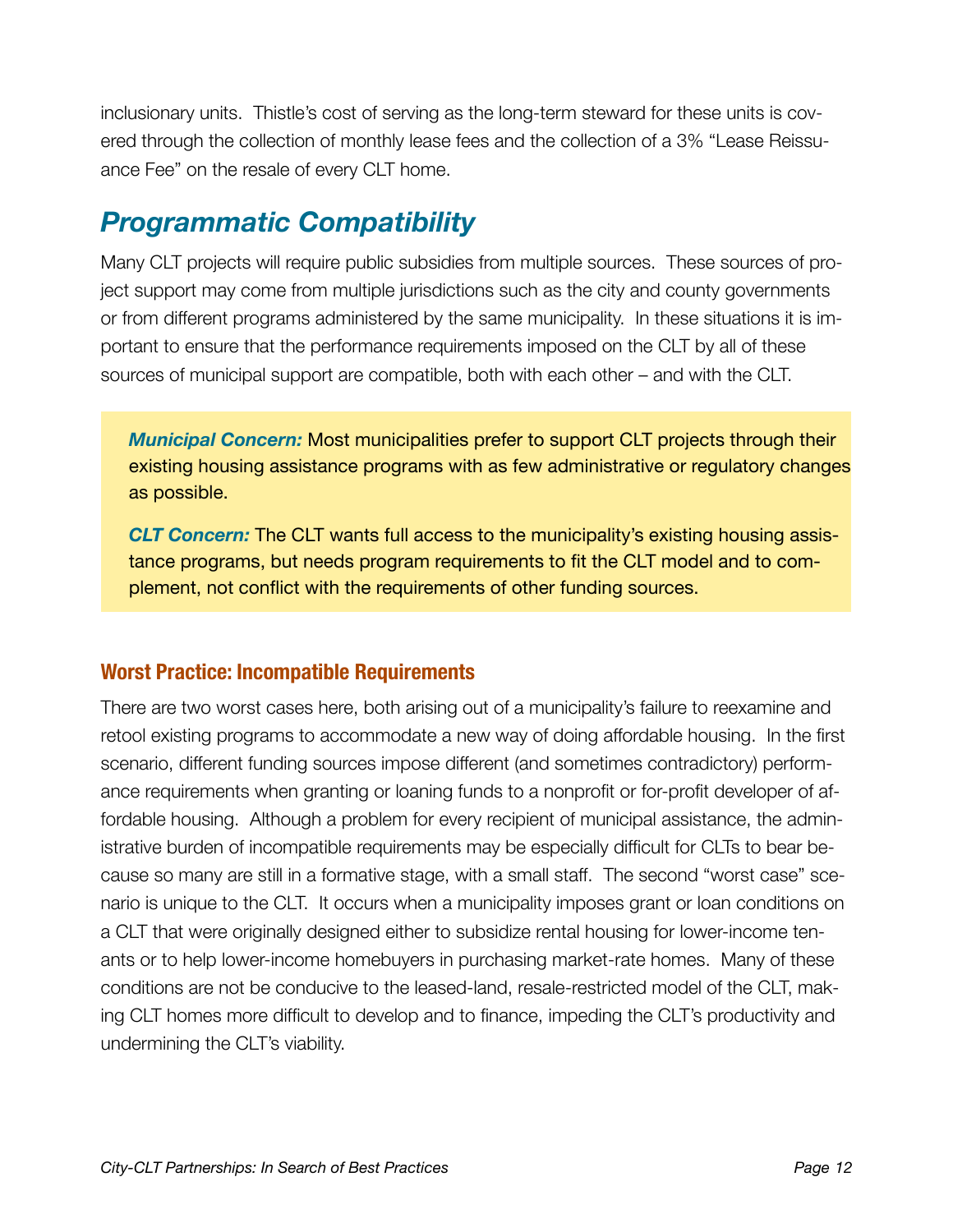#### **Best Practice: Coordination among Municipal Programs**

Contradictions between the requirements of various subsidy providers can cause enormous administrative and legal headaches for a CLT. If two government agencies intend routinely to support the same CLT projects, it makes sense to make sure not only that what is required of the CLT is compatible, but that grant agreements, loan agreements, liens, and covenants used by different programs within the same municipality or used by different municipalities supporting the same CLT actually match. The Community Housing Trust of Sarasota County, for example, was able to work with the **City of Sarasota FL** and with **Sarasota County** to develop a project development grant agreement that was acceptable to both municipalities. The Orange Community Housing and Land Trust developed a restrictive covenant that was approved for use by both the **Town of Chapel Hill** and **Orange County**. Using a single document to satisfy the needs of both jurisdictions has allowed OCHLT to layer funding from both sources without worrying about regulatory conflicts.

### <span id="page-14-0"></span>*Competing Programs*

Most cities see the CLT as but one option for helping lower-income households to purchase a home, one tool among many in the municipality's toolbox. While a CLT does not need to be the community's only homeownership program, the success of a local CLT can be undermined by other governmental programs if different programs do not offer different levels of assistance and do not serve different populations. A CLT asks assisted homebuyers to accept certain restrictions on the use and resale of their homes, including an obligation to pass along the benefits of any public subsidies to future homebuyers of limited means. When a municipality offers similar subsidies to the buyers of market-rate homes without imposing restrictions and obligations similar to those imposed on the CLT, the latter's buyers are given good reason to question the fairness of the deal they are being offered.

*Municipal Concern:* Recognizing that CLT homeownership may not be for everyone, municipalities often operate multiple homeowner assistance programs, some with resale restrictions and some without.

*CLT Concern:* The CLT will have difficulty selling homes with use and resale controls if lower-income homebuyers can receive the same level of municipal support to purchase market-rate homes that have no controls whatsoever.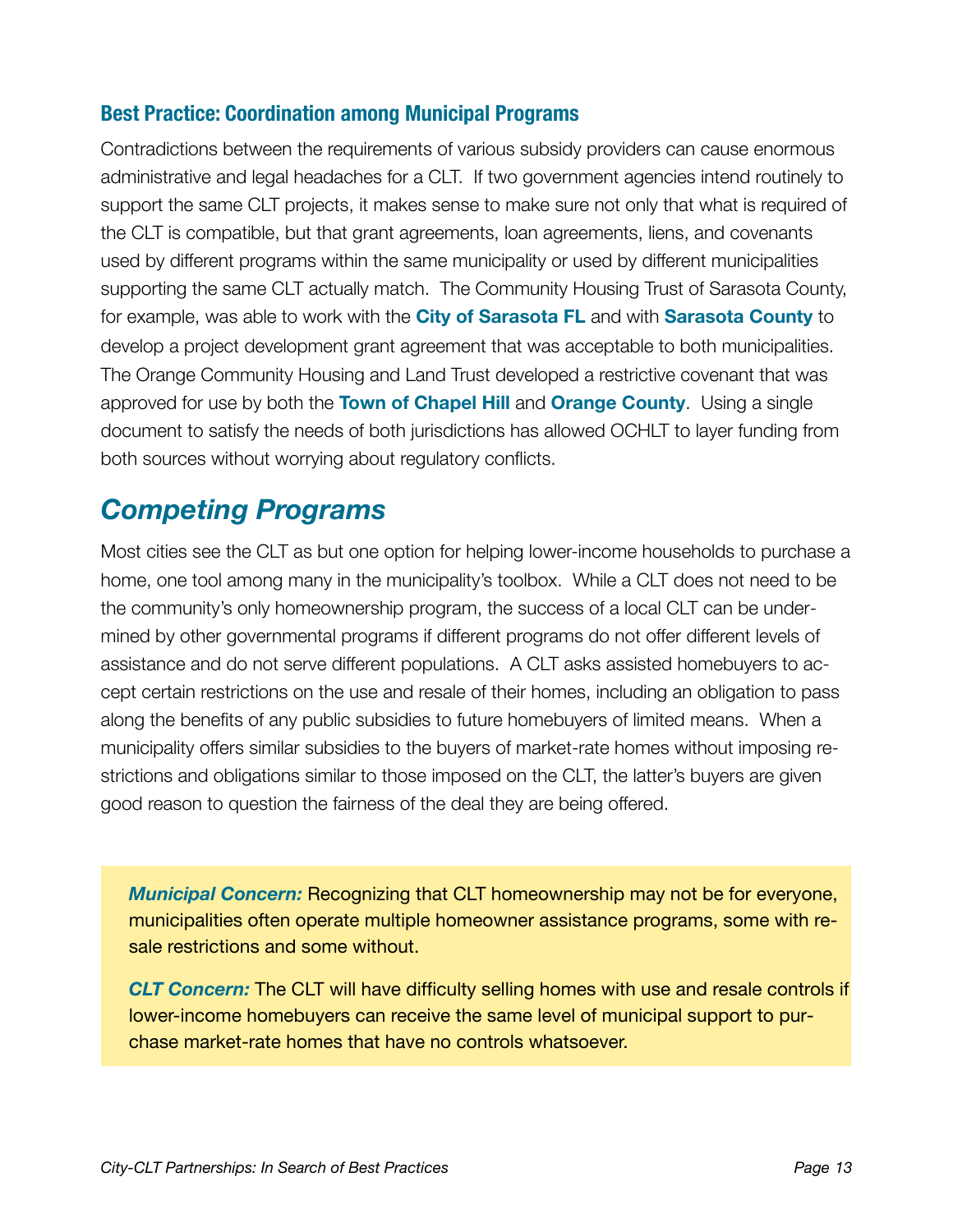#### **Worst Practice: Competing Programs**

Even worse than municipal programs with incompatible requirements are municipal programs that produce competing homeownership products. In the latter case, a municipality supports the CLT's production of resale-restricted, owner-occupied homes while continuing to provide the same per-unit subsidy for less-restricted housing that is offered for sale on the open market to the same population in the same neighborhoods as those served by the CLT. Lowerincome homebuyers have access, in other words, to two competing homeownership programs. They can either purchase a home and a parcel of land with few restrictions on the property's use and no restrictions on its resale (except, perhaps, for being required to return a portion of the subsidy when the home is resold) or they can purchase a CLT home on leased land with many restrictions on use and resale. If the size of the city's subsidy is similar and the price of the homes is similar, none of the CLT's homes will sell until all of the unrestricted homes have sold. The CLT is set up to falter or fail.

#### **Best Practice: Differentiation among Municipal Programs**

A few municipalities, having embraced a three-fold policy shift toward subsidizing homeownership, preserving public subsidies, and preserving the affordability of publicly assisted homes described in an earlier chapter, have made a local CLT the priority recipient of *most* municipal investment in the production or preservation of affordable housing. This is not common, however, nor is it necessary. What is necessary for a new CLT to thrive is being able to access existing programs on terms that do not undermine the CLT's ability to market its resalerestricted, owner-occupied housing. If the municipality is going to continue to subsidize both unrestricted market-rate homes and resale-restricted CLT homes, it would be best for these homeownership assistance programs to be as different as possible, instead of nearly the same. Even better is for the municipality to subsidize homes with permanent restrictions on their use and resale more deeply than homes with no provision for lasting affordability. Buying more through the CLT – more oversight, more affordability, more "backstopping" of publiclyassisted homes and newly-minted homeowners – a municipality should be willing to invest more to make this enhanced form of tenure a reality.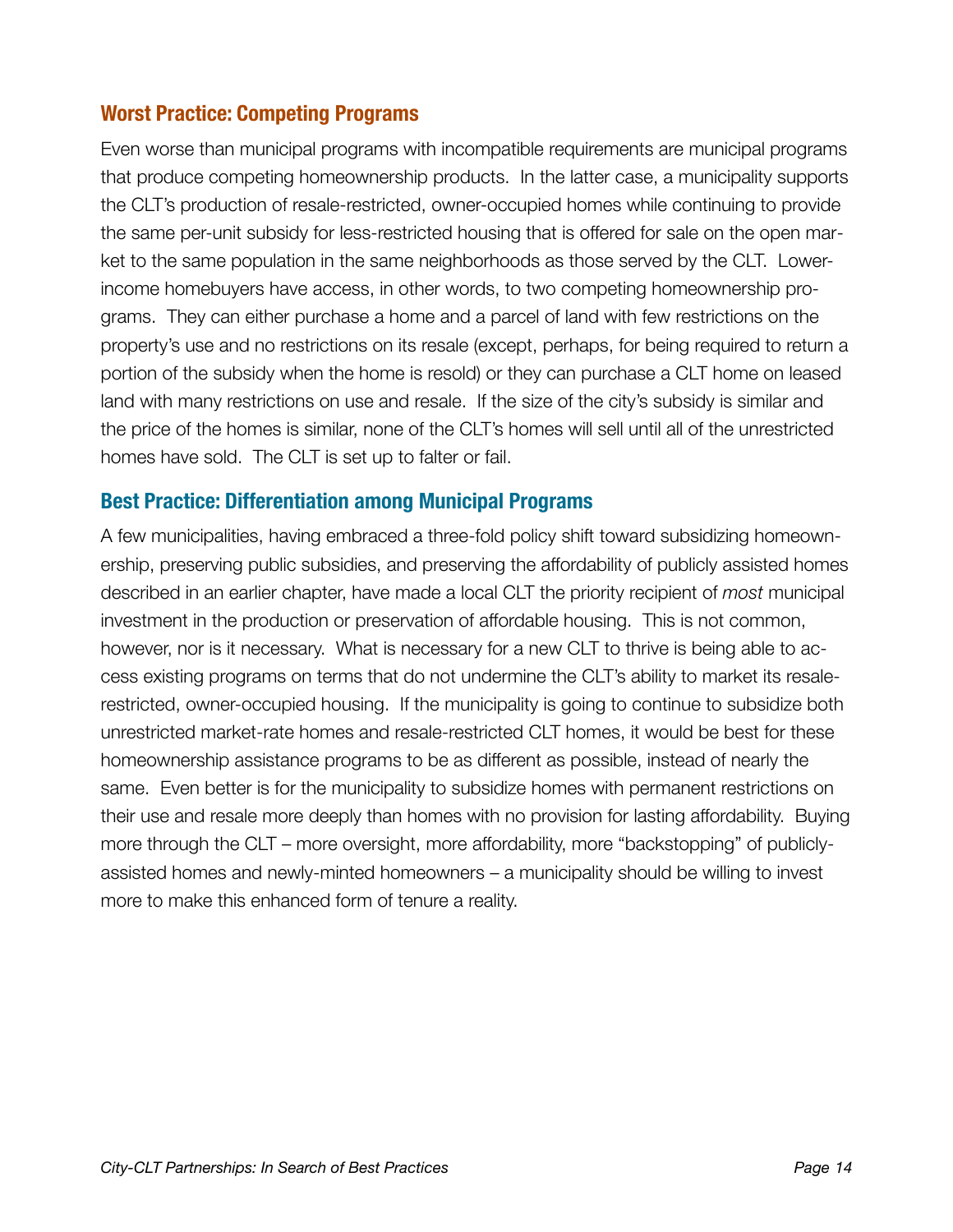## **SAM versus CLT in Portland, Oregon**

Few municipalities have been more supportive of their local CLTs than Portland, Oregon. But the same city government that played a leading role in helping to start the Portland Community Land Trust in 1999 – and has continued to provide both operating support and project support ever since – promoted, until recently, a *competing* homebuyer assistance program to the detriment of the PCLT.

A lower-income household wishing to purchase a market-priced home could receive a shared appreciation mortgage (SAM) of up to \$71,000 from the Portland Development Commission, the city's urban renewal agency. Up to \$14,000 in additional funding was made available to this same household for necessary repairs. Few restrictions were placed on the use of this subsidized home. No restrictions were placed on the eligibility of the buyer or the price of the home on resale. The homeowner could resell to anyone who was willing and able to pay the full market price. PDC recaptured the amount of its original subsidy out of the proceeds from the sale, along with 25% of any appreciation that had occurred in the property's value. Nothing was recaptured if the homeowner remained in the home for longer than twenty-five years. Either way, the home resold for a market price that no lower-income household could afford to pay.

Meanwhile, the Portland Community Land Trust was developing homes for the same population of lower-income homebuyers, using funding from the Portland Development Commission and the Bureau of Housing and Community Development. These city subsidies reduced the purchase price of a PCLT home by roughly the same amount as the maximum SAM, about \$70,000 per home. The PCLT's homes, however, unlike those assisted with SAMs, came with many restrictions on their use and resale in order to protect the homes' occupancy, condition, and affordability. This put the PCLT at a competitive disadvantage. Savvy homebuyers were less likely to purchase a resale-restricted home from the PCLT when they could purchase a marketpriced home with the city's help with no continuing obligation except to replenish the city's coffers when the home resold for whatever the market would bear.

Portland discontinued its SAM program in 2007.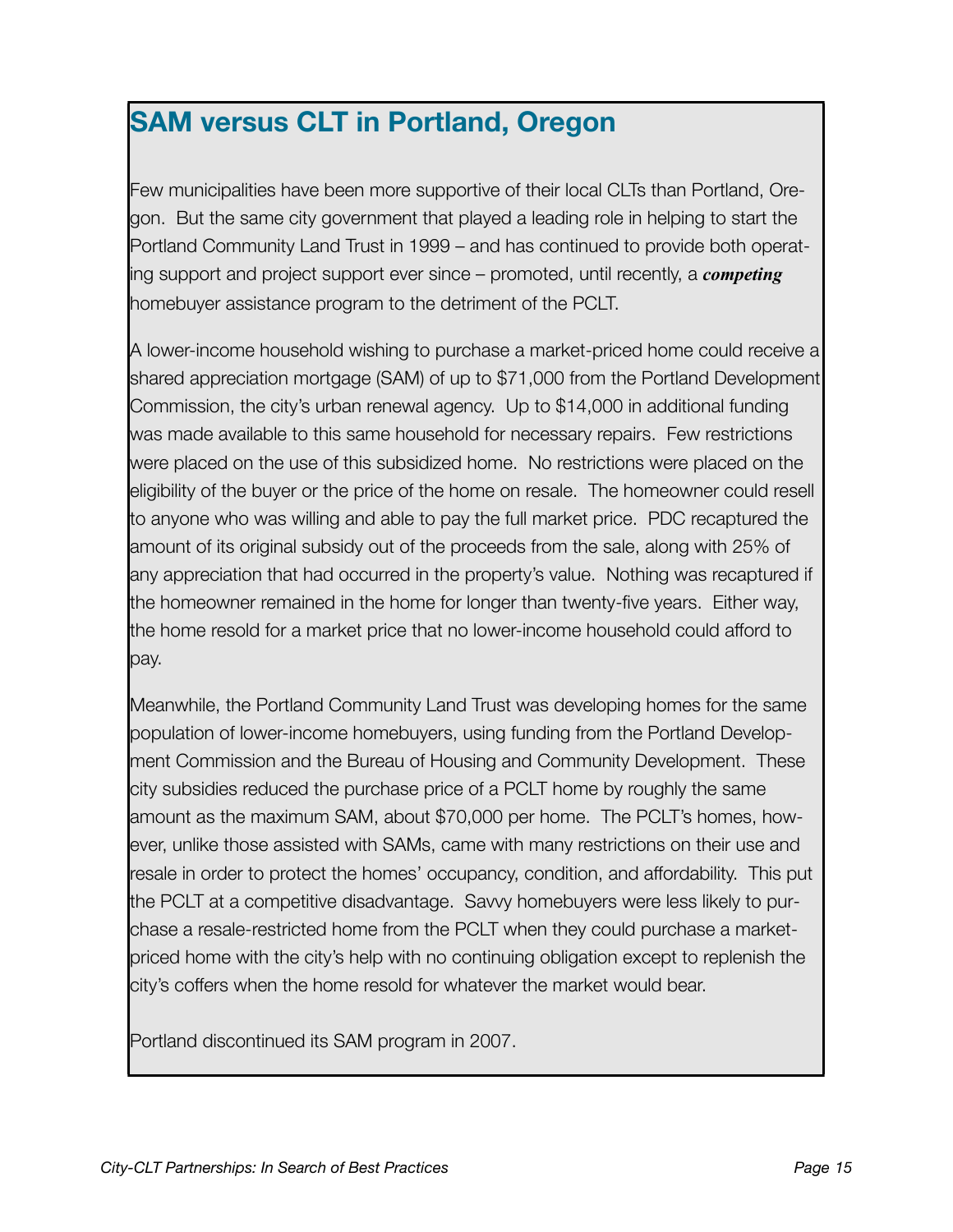# <span id="page-17-0"></span>**4. Sustaining CLT Operations**

When it comes to municipal support for a CLT's operations, the issues most likely to generate a degree of discord between the staff of the municipality and the staff of the CLT are the following:

- Can the municipality make a predictable, multi-year commitment to support the CLT's operations?
- $\div$  What is the most effective and least burdensome way for the municipality to ensure a CLT's performance in exchange for the municipality's support?
- What is the mix of project support and operating support most likely to strengthen and sustain the CLT, especially in the CLT's early years?

## <span id="page-17-1"></span>*Predictable Operational Funding*

Regular operating support from a municipal partner is extremely valuable, especially for a young CLT that has yet to grow to the point where it can cover most of its stewardship costs out of revenues that are generated internally. If a CLT can plan on receiving a predictable level of operating support from external sources, the organization's staff can be more aggressive in their growth plans; they can develop new programs much faster; they can offer more stable jobs, enhancing their ability to attract more qualified staff. Operational funding that a CLT can count on receiving from a municipality over a multi-year period can also help the CLT to secure additional funding from other public and private sources, leveraging the municipality's investment many times over.

*Municipal Concern:* The municipality wants maximum discretion and maximum flexibility in making year-by-year allocations of available housing funds.

*CLT Concern:* The CLT wants maximum predictability in the revenues that it receives for the organization's general operations.

#### **Worst Practice: Annual Grant Competition**

Many municipalities refuse to commit operating funds beyond a single year. Some are actually prevented from making multi-year commitments by their charter or by conditions attached to pass-through funds they are administering on behalf of a federal or state agency. Even when they are not legally prohibited from committing funds for future years, however, munici-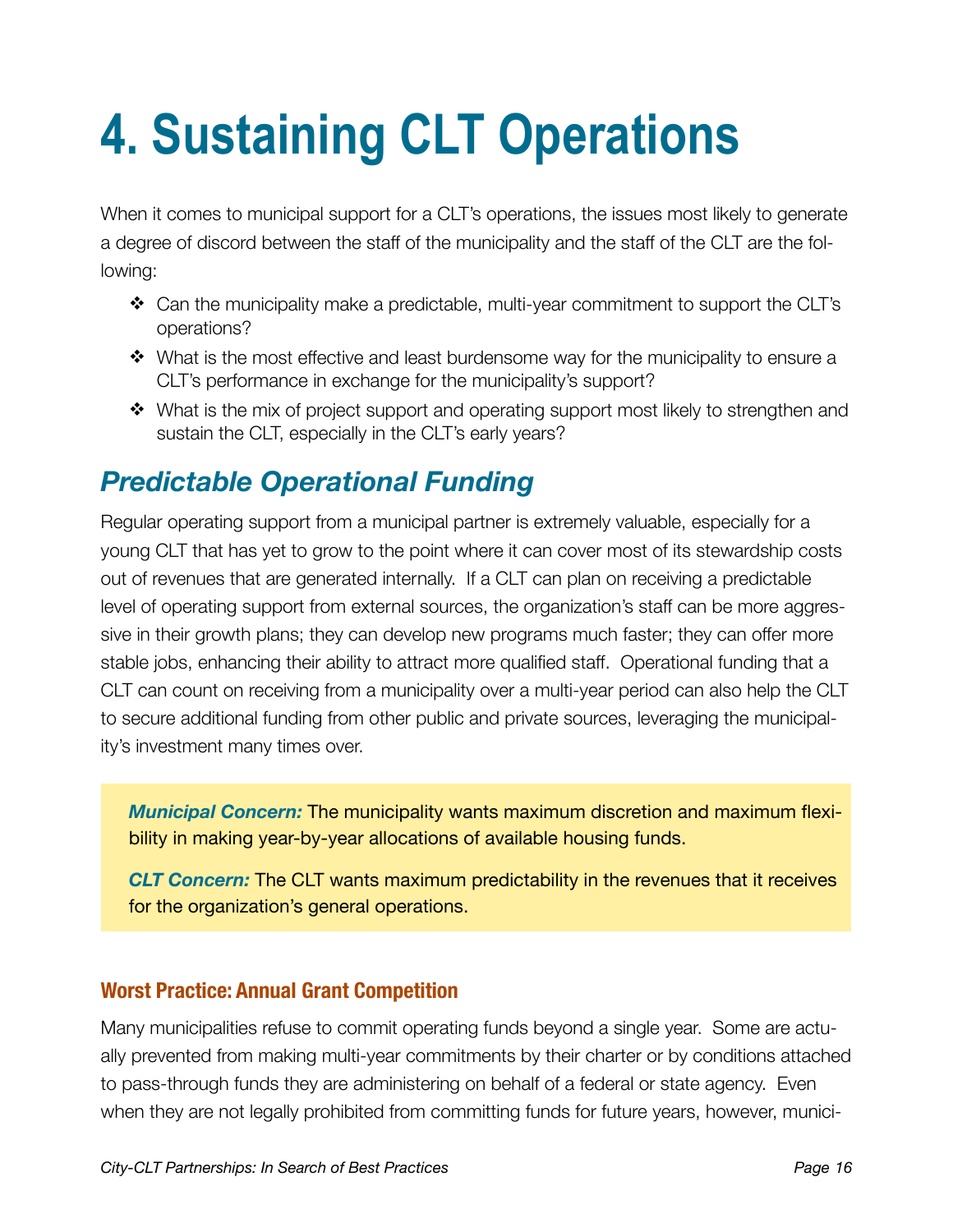palities often insist on dispensing funds on an annual basis. They either negotiate annual grant agreements with a few favored nonprofit partners or conduct open competitions in which every housing nonprofit must compete against their peers for a share of the city's funding. More experienced municipal staff usually recognize that building the organizational capacity of a young CLT is a multi-year proposition. They know the CLT needs several years of predictable funding if it is likely to show meaningful progress. No organization should be guaranteed funding in the face of poor performance, but time-consuming annual applications for capacity building grants can stand in the way of growing toward sustainable capacity<sup>8</sup>.

#### **Best Practice: Multi-year Commitments**

Some municipalities that have decided to back a CLT have made a formal or informal commitment to provide a basic level of operating support over a period of several years. Both the municipality and the CLT are able to rely on this multi-year commitment in preparing future budgets and planning future projects. Each year during this multi-year period, municipal officials and the CLT's staff meet to discuss the CLTs progress, identifying mutual goals for the coming year and setting the amount of the grant renewal. If the municipality concludes that the CLT is failing to perform as promised or if sufficient funds are not available, municipal staff may decide to reduce the annual grant, relative to the municipality's original commitment. If the CLT exceeds expectations, however, or makes a convincing case for increased funding, municipal staff may recommend increasing the grant beyond the initial multi-year commitment[.9](#page-18-1) The City of **Albuquerque's** five-year plan includes providing CDBG grants to the Sawmill CLT for operating support. Initially, the city allocated \$150,000 per year for the CLT, but increased its annual grant to \$200,000 in 2007 because of the CLT's project success and operational needs.

<span id="page-18-0"></span><sup>&</sup>lt;sup>8</sup> The most common argument made on behalf of annual competitions is that they level the playing field, providing for the fair and equal treatment of all potential recipients of a municipality's funding. Precisely because capacity building requires an ongoing commitment of operational funding, jurisdictions have every reason to be careful and fair in selecting recipients and monitoring their progress over time. Once selected, however, recipients should be able to count on ongoing support for a specified period. Annual competitions not only waste the time of the CLT and other would-be recipients; they are unfair to organizations that don't receive municipal support, when the municipality is already predisposed to supporting an organization whose capacity the municipality has been building for years.

<span id="page-18-1"></span><sup>&</sup>lt;sup>9</sup> **Portland OR** provides an excellent example of this approach. The Portland CLT is a line item in the City's budget and has been assured of on-going operating support over a number of years.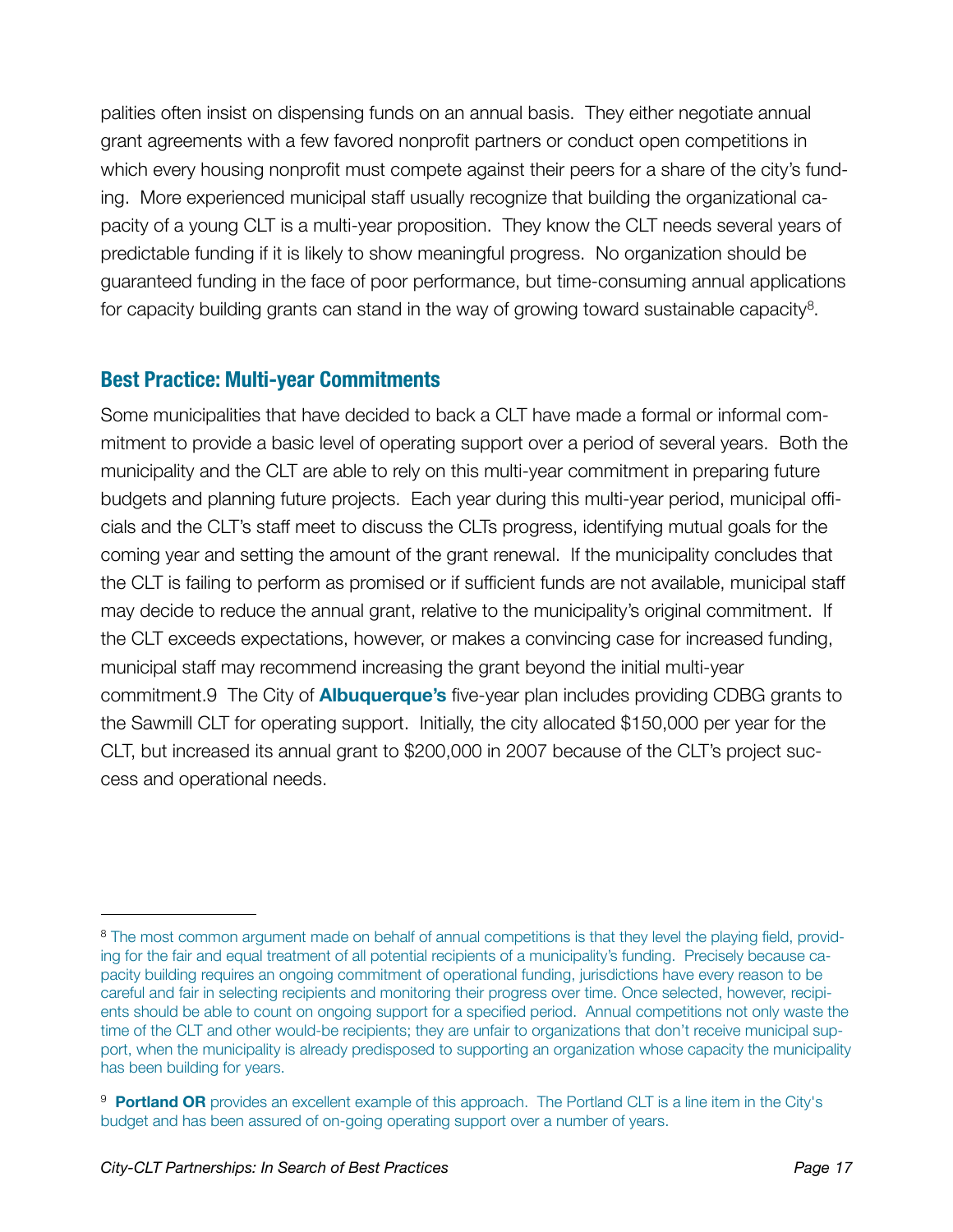## <span id="page-19-0"></span>*Ensuring Organizational Performance*

Some municipalities allow operating grants to be relatively unrestricted, allowing the CLT to use municipal funds on general organizational capacity such as staff salaries, rent and other operating costs. Other municipalities structure operating support more narrowly, asking the CLT to submit a proposal for specific programs and tasks the CLT is expected to complete in a given year, such as predevelopment tasks for specific real estate projects or homebuyer education. Either approach is workable, but the municipality must be clear in declaring what is expected of the CLT and then embody those expectations in its grant agreements and other contracts with the CLT.

*Municipal Concern:* The municipality wants to assure political leaders, local taxpayers, and federal agencies (if discretionary funds are being passed through) that any recipient of operating funds is producing and performing as promised.

*CLT Concern:* The CLT wants maximum flexibility in using any funds received from a municipality, with minimal requirements for reporting on these funds.

#### **Worst Practice: Micromanagement of Operating Grants**

Operating grants are often provided to CLTs – and to other nonprofit developers of affordable housing – on terms that require recipients not only to use those funds quite narrowly, but to report on their use quite extensively.

#### **Best Practice: Annual Performance Goals**

Municipalities act properly and prudently in requiring CLTs to identify a set of annual goals against which the organization's performance can be measured. These goals should allow the grantor to assess whether the CLT has performed as promised, without being so detailed that the CLT is forced to do something that is unnecessary merely to satisfy the terms of the grant agreement. For example, **Bellingham WA** provides annual operating support to the Kulshan Community Land Trust from the city's general funds. In 2006, the city provided \$140,000 to support staff salaries and costs related to achieving the following outcomes:

- ❖ Initiating new development projects
- ❖ Building a Revolving Acquisition Fund
- $\triangleq$  Increasing homebuyer educational opportunities
- ❖ Responding to landowner/developer opportunities
- Working with neighborhoods to identify opportunities to add small homes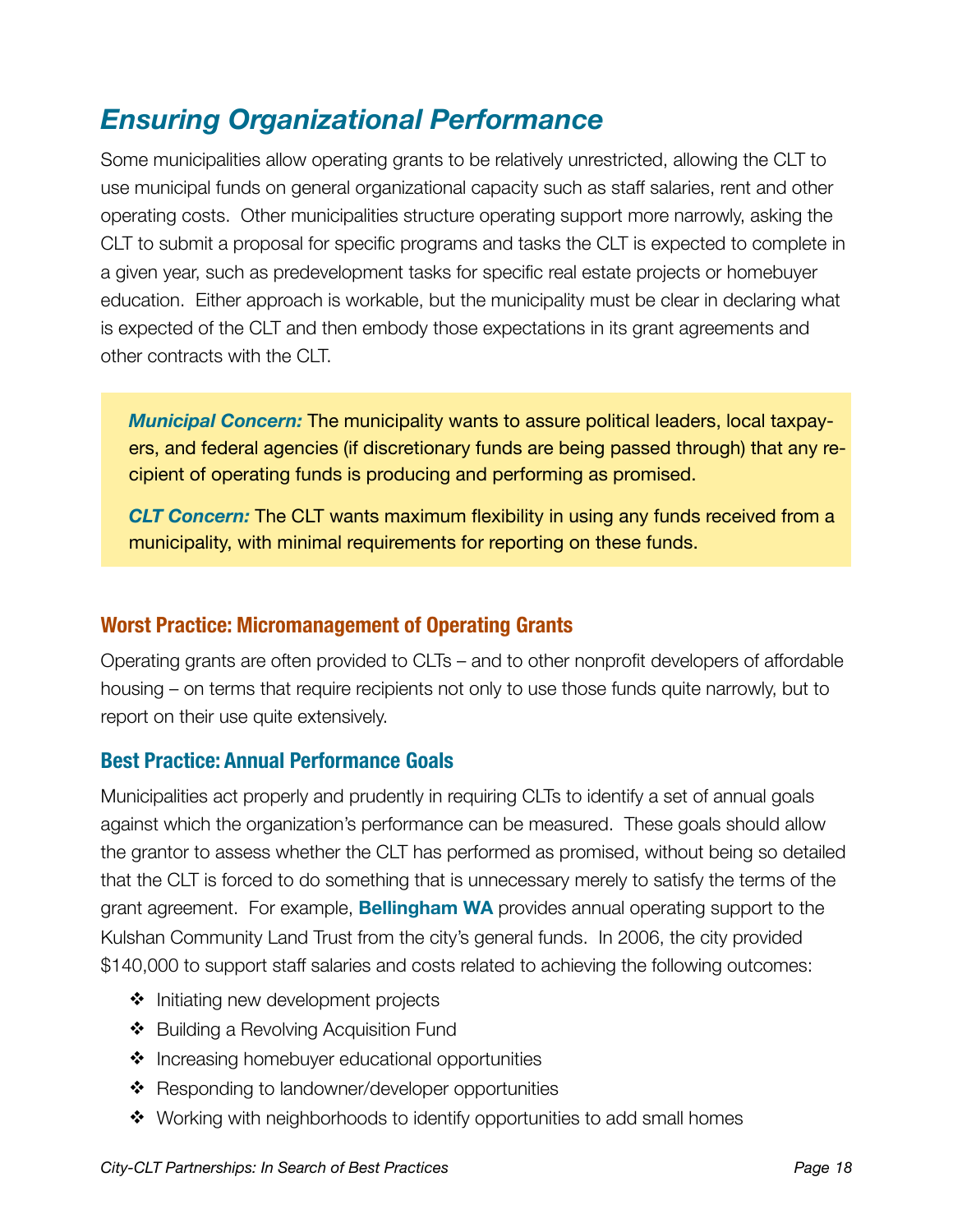Under the terms of the grant, the Kulshan CLT could use the funding for eligible costs including staff salaries and benefits, office overhead, an independent financial audit, and speaker and travel fees. While the specific goals are likely to change annually, the staffing and overhead costs are likely similar year to year as is the level of the jurisdiction's grant.

### <span id="page-20-0"></span>*Mixing Operating Grants and Development Fees*

CLTs tend to rely less on project development fees than do many other nonprofit housing organizations. Indeed, many housing nonprofits exist primarily for the purpose of developing new housing, while most CLTs do more than just development. A growing number of CLTs do no development at all, serving instead as the long-term steward for housing produced by nonprofit (or for-profit partners) or for housing mandated by inclusionary zoning. Where CLTs do earn significant development fees, however, there is an obvious relationship between operating grants provided by a municipality and project development fees allowed by the municipality. Both can be used to pay for staffing and overhead. When municipal officials are thinking about how best to support a CLT's operations, it is important to recognize that developer fees are generally considered "at risk" during the development phase. The fees are earned when the project is completed on time and on budget, but may be reduced in the event of cost overruns. This risk provides a strong incentive to CLTs to manage costs and to complete projects quickly. In many cases however, cost increases or project delays are beyond the CLT's direct control. The CLT's projected developer fees can end up being used as a "back-up" contingency, poured into the project. Organizations that rely too heavily on development fees are precarious. Delays in one large project can lead to layoffs or cutbacks which reduce the organization's ability to earn future fees. Operating grants from local government can be the key to a CLT surviving the inevitable ups and downs of the real estate development process. The CLT in **Highland Park IL,** for example, is usually able to take only a \$3,000 - \$5,000 development fee on the initial sale of each newly-constructed home, less than 2% of the Total Development Cost. The Highland park CLT is able to sustain itself in spite of this relatively low fee because it also receives an annual operating grant from the city's Housing Trust Fund. This grant is used to support the CLT's programs, its fundraising efforts, and its stewardship of homes created through the city's inclusionary housing program.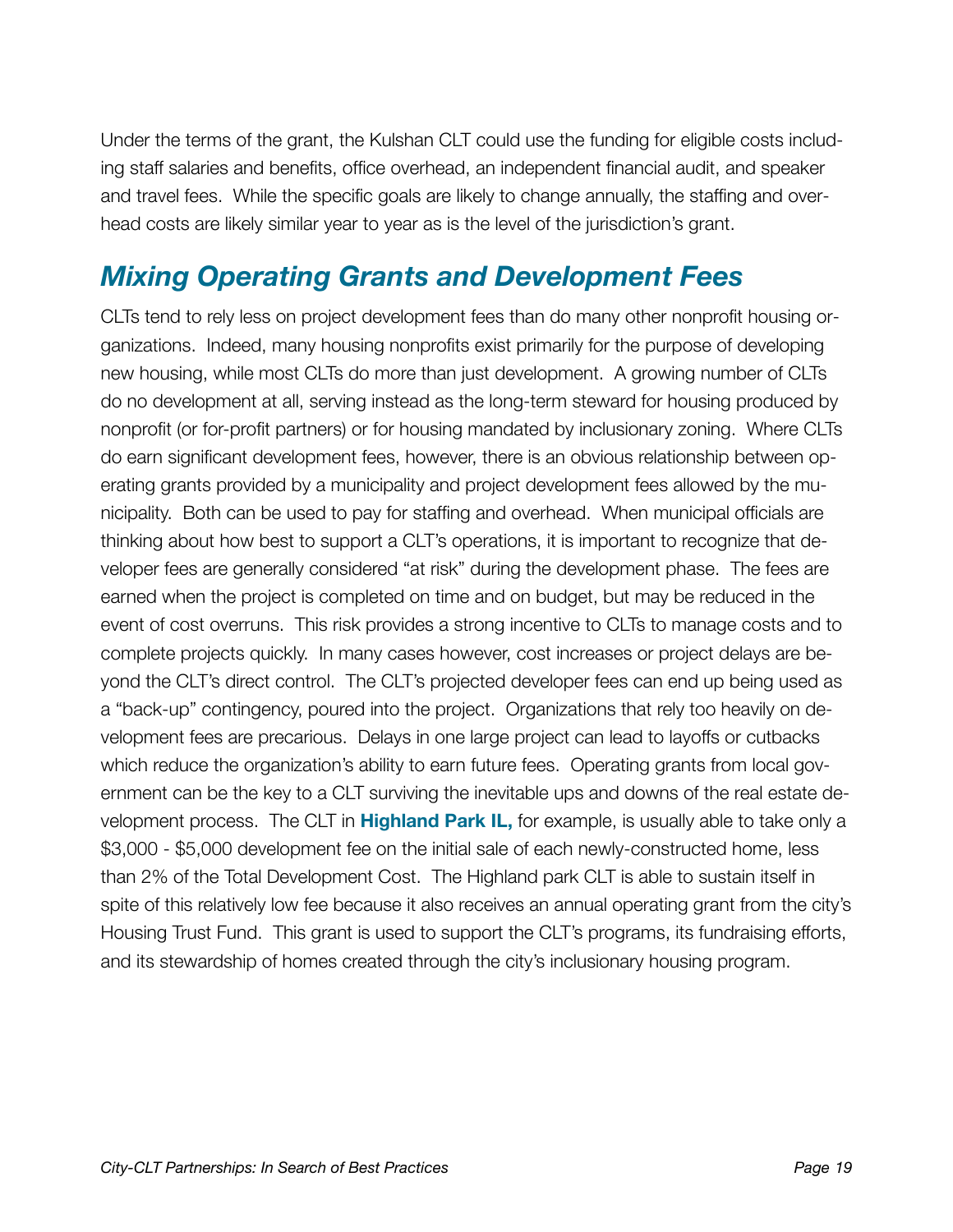*Municipal Concern:* The jurisdiction has an interest in tying funding to completion of successful projects, while ensuring that development fees don't significantly erode affordability.

*CLT Concern:* CLTs need a reliable source of operating revenue, allowing it to weather the ups and downs of the development cycle.

#### **Worst Practice: Forcing Dependency on Development – and then Limiting Fees**

Funders want to make sure that scarce housing subsidies are used to build or rehabilitate housing units and many choose to impose limits on the amount a CLT or other nonprofit developer can charge to a project for its development fee. Without such a limit, the concern is that a CLT could charge too high a fee, increasing the total development cost and ultimately driving up the necessary level of local project subsidy funds. It is important for local governments to acknowledge, however, that if strict limits are placed on the level of development fees which can be charged per unit, then adequate funding for operations must be provided from other sources, such as grants from local government sources

#### **Best Practice: Diversity of Income Sources**

Jurisdictions should expect CLTs to rely on a mix of operating grants and development or marketing fees rather than depending on any one source exclusively. Operating funds should not be provided indefinitely to organizations that can never produce results but neither should the availability of development fees be seen as a substitute for ongoing capacity building grants – especially in the early years of a new CLT.

#### **Best Practice: Flexible Limits on Development Fees**

Many jurisdictions, rather than setting formal limits on the level of development fees, instead review fees as part of the overall project development budget when awarding funds to a project and then limit the level of subsidy rather than the development fee itself. A proposal may include a generous development fee but the jurisdiction knows that cost increases are a real risk. If the jurisdiction commits to a reasonable level of funding per unit created, any cost increases are likely to decrease the developer fee and any savings will increase it.

Generally the jurisdictions that place the strictest limits on a CLT's ability to charge development fees to project budgets are those that provide the most generous operating support.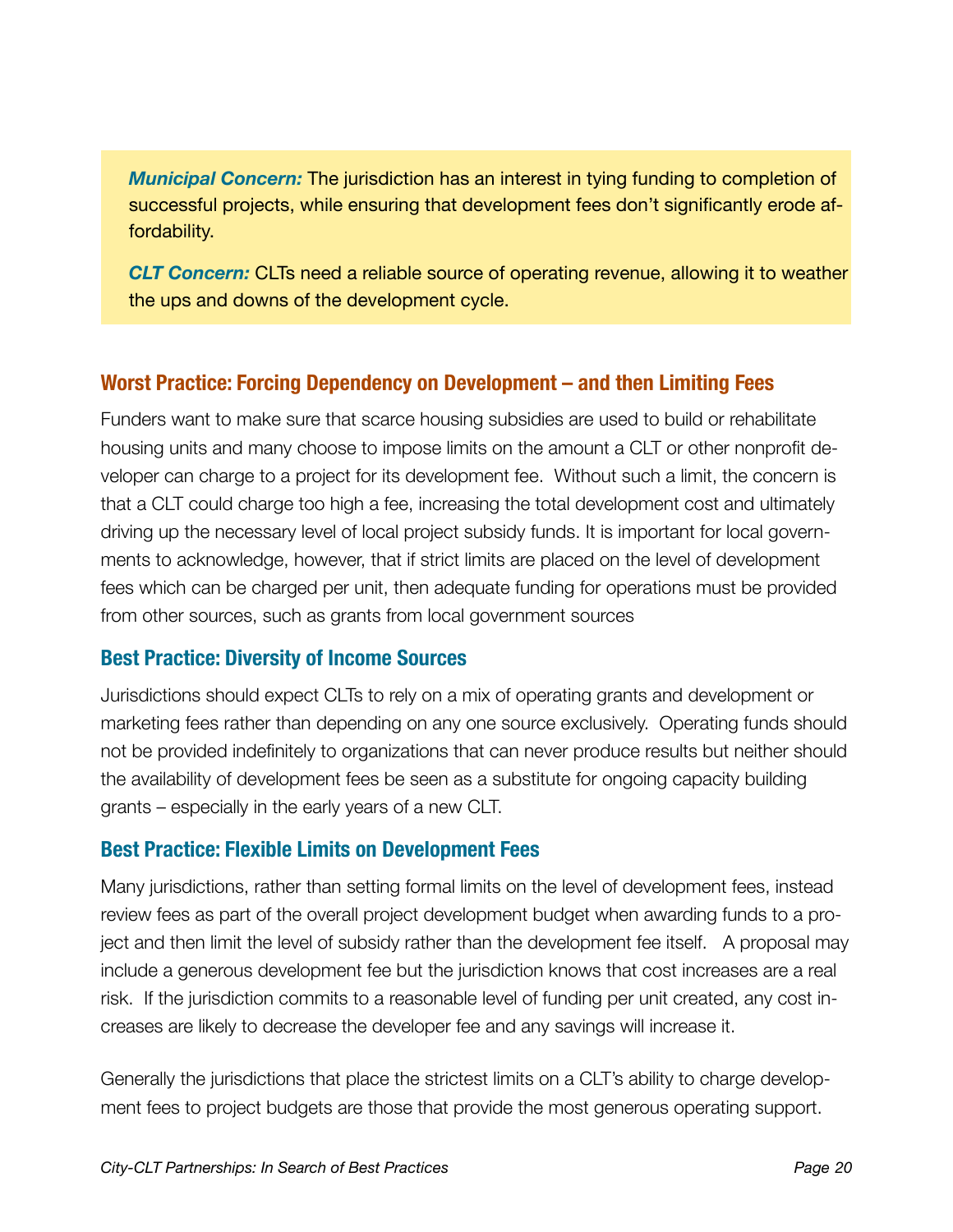For example, Church Community Housing in Rhode Island generally charges a combined development fee and marketing fee of about \$7,000 -\$10,000 per unit. CCH does not receive grant support for its operations, however, from any of the several small municipalities within which the CLT is working. Similarly, while the City of **Madison WI** does not provide grants to the Madison Area CLT to support operations, it allows the CLT to take a generous development fee of up to 15% of the total project costs on all projects for which the municipality provides funds.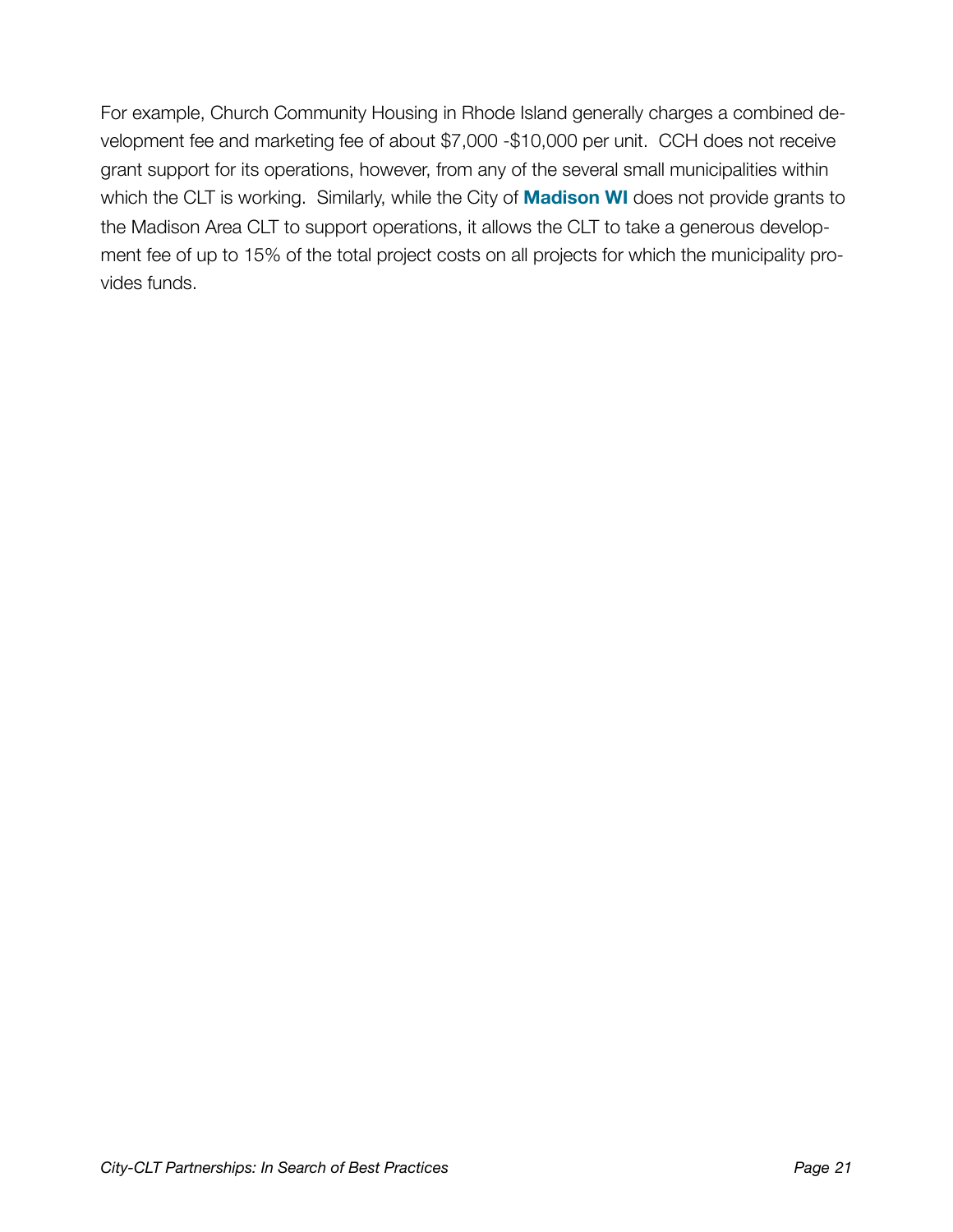## <span id="page-23-0"></span>**5. Taxing CLT Property**

Municipalities have an interest in maximizing revenues from property taxes. A growing number of cities, counties, and towns are also insisting, however, that owner-occupied housing that is made affordable using the municipality's dollars or powers must remain affordable for many years. Since property taxes can erode affordability when they are pegged to a property's market value instead of its affordable price, a municipality committed to lasting affordability must make a choice: either increase the level of its own subsidies, giving out with one municipal hand while taking back with another, or adjust its assessment of resale-restricted homes – not removing property from the tax rolls, but recognizing what the New Jersey Appellate Court once called the "patent burden on the value of the property."

CLTs and local taxing authorities have been working together to negotiate assessments that allow the jurisdiction to collect a fair level of property taxes to support the services provided by local governments without undermining the initial and continuing affordability of the CLT's homes. Achieving a fair assessment of CLT lands and resale-restricted homes can be a challenging and protracted process, however. Local assessors are sometimes unsure of what is permissible under state law, so conservatively decide they are unable to accommodate the special circumstances of the CLT's treatment of land and housing. Other assessors, with or without state guidance, labor mightily to consider the impact of long-term land leasing, lower lease fees, and durable resale restrictions and come up with very different methods for valuing and taxing CLT lands and CLT homes in their communities.

*Municipal Concern:* Municipalities have an interest in protecting their tax base, ensuring that all homeowners pay their fair share of local property taxes.

*CLT Concern:* CLTs have an interest in protecting the affordability of their homes, ensuring that low-income homeowners pay property taxes that take into account the long-term resale restrictions on their property.

#### **Worst Practice: No Adjustment for the Encumbered Value of CLT Homes**

There is no attempt at balancing the competing concerns of the municipality and the CLT when a municipal assessor systematically ignores the "patent burden on the value" of lands and buildings under a CLT's stewardship. Although fewer now than in the recent past, there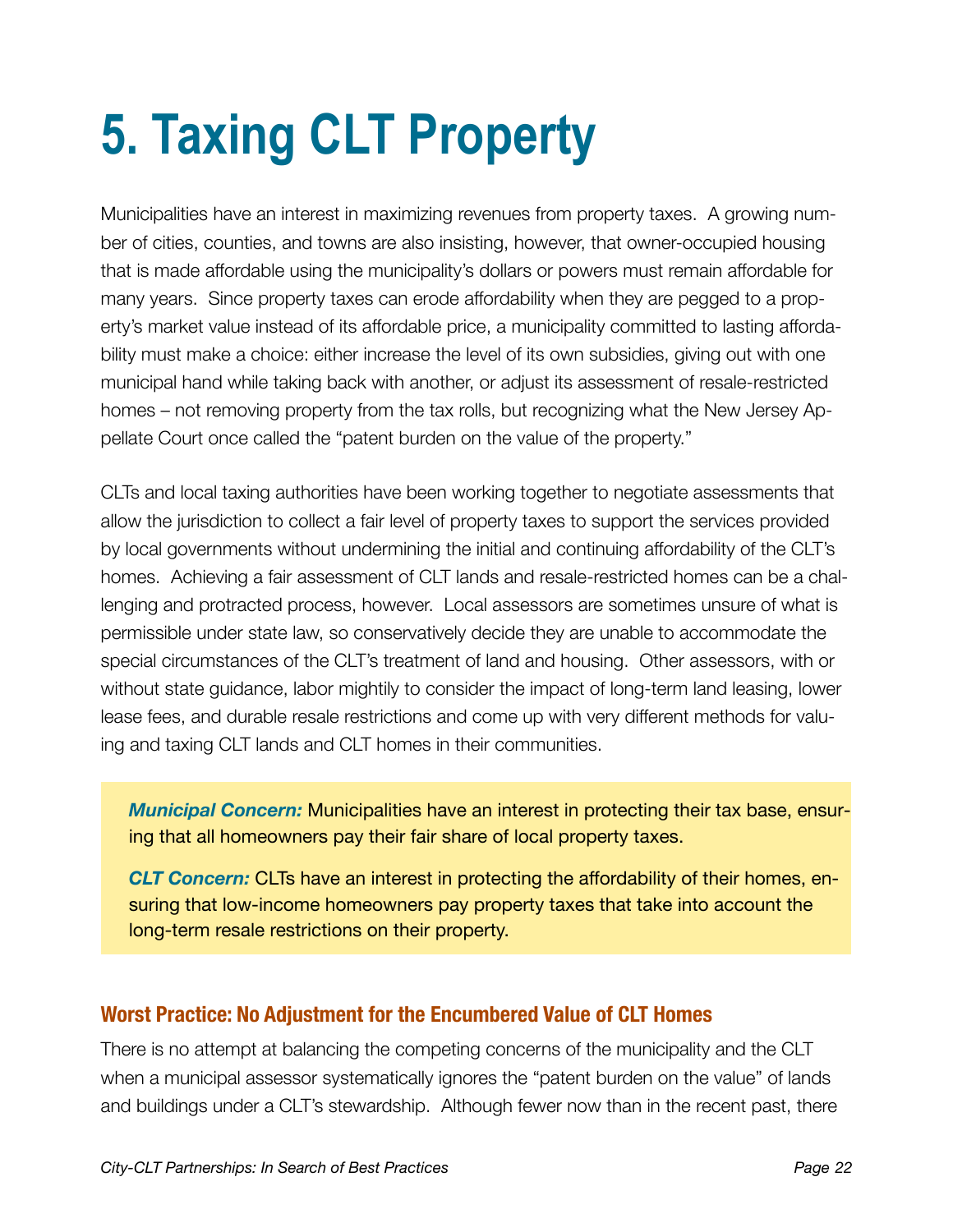are still many assessors who look at a CLT home selling for \$100,000, despite being appraised for twice that amount, and proceed to enter that home on the local tax rolls at a value of \$200,000. There are assessors who look at a parcel of CLT land leased by a low-income homeowner for 99 years at \$25 per month, despite being worth four times as much, and proceed to enter that land on the local tax rolls at a value reflecting a market-rate rent of \$200 per month. There are assessors who look at the contractual restrictions encumbering the resale and subletting of a CLT home and proceed to increase the value of that home at a rate of appreciation equal to that of a market-rate home without these encumbrances. The worst practice is to force CLT homeowners to pay taxes on property values that will never be theirs.

#### **Taxation of Resale-Restricted Housing in New Jersey**

In the 1989 case of Prowitz v. Ridgefield Park Village (568 A.2d 114) the New Jersey Appellate Court upheld the lower taxation of resale-encumbered property, stating: "The deed restriction limiting resale price constitutes a patent burden on the value of the property, not on the character, quality or extent of title. It is, moreover, a restriction whose burden on the owner is clearly designed to secure a public benefit of overriding social and economic importance, namely, the maintenance of this State's woefully inadequate inventory of affordable housing."

Although long-term control over the resale price was imposed by a deed restriction instead of a ground lease in a New Jersey case, the court's reasoning is "on point" for the taxation of CLT homes. The opinion of a New Jersey court is, of course, not binding on the courts of other states. Even so, when CLTs have provided local assessors with a copy of the written opinion from Prowitz v. Ridgefield Park Village many have agreed that the reasoning is sound.

#### **Worst Practice: Unpredictable Adjustments**

Even when assessors acknowledge "the patent burden on the value" of leased lands and resale-restricted homes in a CLT's portfolio, there must be a clear and consistent strategy for quantifying this "burden." While any downward adjustment in the assessed value of a CLT's property is going to be welcome, since it eases the tax burden borne by a CLT's low-income homeowners, such adjustments must be based on a defensible rationale and systematic methodology. A CLT needs to be able to predict how any newly developed housing will be valued by the local assessor in order to factor the cost of property taxes into its affordability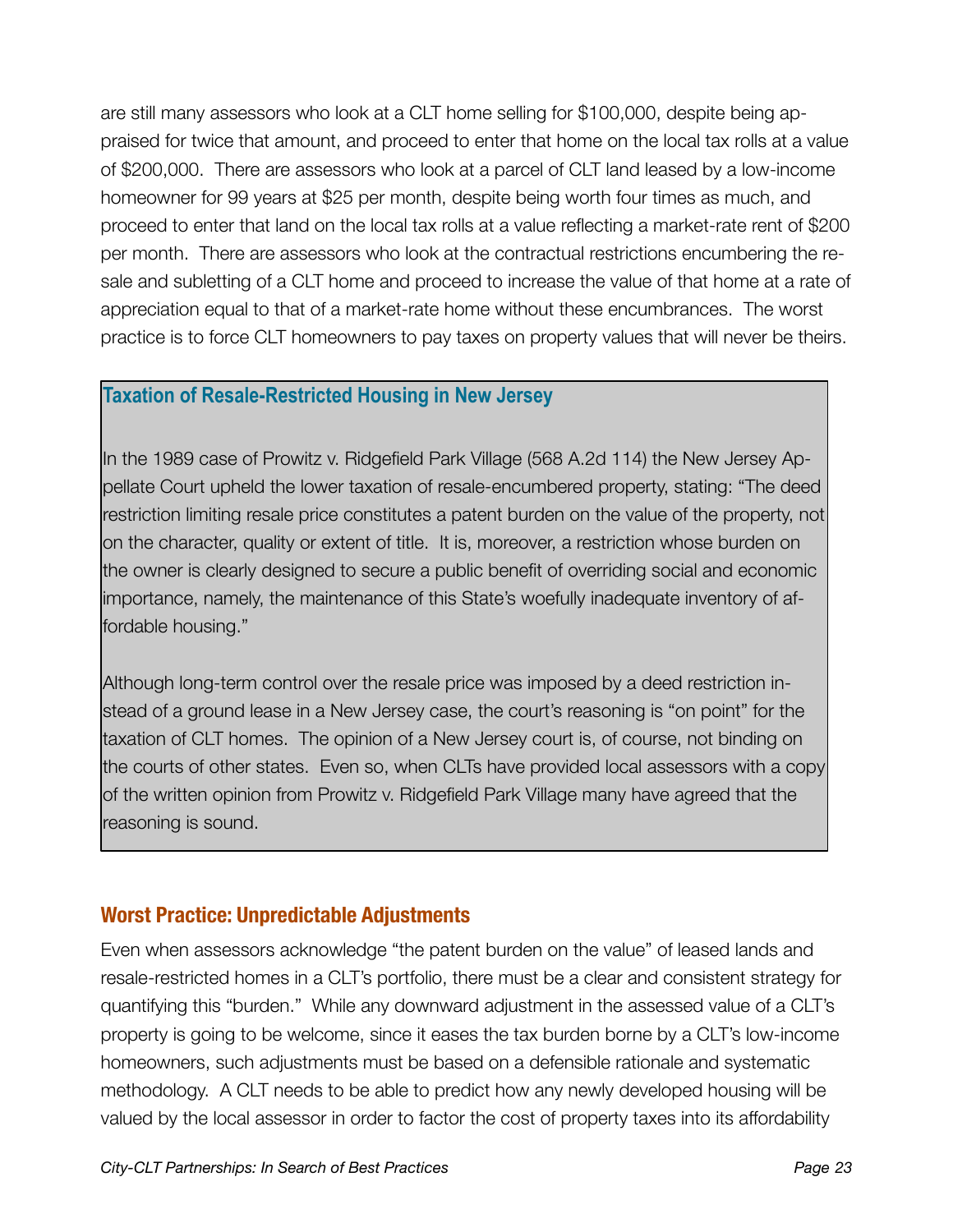calculations in pricing, financing, and selling its resale-restricted homes.[10](#page-25-0) A CLT's homeowners need to anticipate how their taxes are likely to rise over time. A jurisdiction's taxpayers and policy makers need to understand why it is reasonable, legal, and fair for a resalerestricted home on land that is leased for a below-market rent from a CLT to be taxed at a lower rate than a comparable market-rate home. Case-by-case adjustments, based on calculations and criteria understood by the assessor alone, are almost as bad as no adjustments at all.

#### **Best Practice: Fair Taxation Based on Restricted Values**

There are a number of strategies and methodologies for equitably taxing a CLT's lands and homes for balancing the concerns of both the municipality and the CLT, of the best practice is to assess the CLT land based on the income stream from ground lease fees, to assess the homes based on the initial below market price to the homebuyer and to increase that assessment no faster than the rate of increase in the formula resale price.

- *Value of the Homes:* The assessed value of any buildings that are located on the CLT's land should reflect the perpetual restrictions that the CLT's ground lease has imposed on the use and resale value of these buildings. Thus, the building's assessed value should be lower than the assessed value of a similar building that is not so encumbered. Because it is unlikely that a reasonable person would ever pay more than the CLT's affordable formula price for a restricted unit, this formula price is generally the best indicator of the "fair value" of a CLT home.
- *Value the Land:* The assessed value of the CLT's land should never be more than the Net Present Value of the income stream which the CLT can collect from a parcel of land in monthly fees over the term of the lease. Given that the ground lease fees are usually far below a market rent, the value of CLT land should be far below its market value. This valuation should only increase as the ground lease payments increase.
- *Rate of Increase:* The formula-determined price of a CLT home, under most resale formulas and under most market conditions, tends to rise on a trajectory that is lower and flatter than the trajectory followed by market-priced homes without resale con-

<span id="page-25-0"></span><sup>&</sup>lt;sup>10</sup> For example, the resale-restricted condominiums in the portfolio of the Orange Community Housing and Land Trust are assessed at less than their full market value by the Town of **Chapel Hill NC**. OCHLT staff gratefully acknowledge that this reduced rate is both beneficial and welcome. These reductions have been granted on a case-by-case basis, however, with little understanding on OCHLT's part as to the formula used by the local assessor in determining the taxable value of the CLT's homes. This creates an uncomfortable level of unpredictability when OCHLT is developing a project and selling homes. As one staffer put it: "we would love for there to be a formula so that we could tell people and explain it to people" before they are asked to buy a resalerestricted home.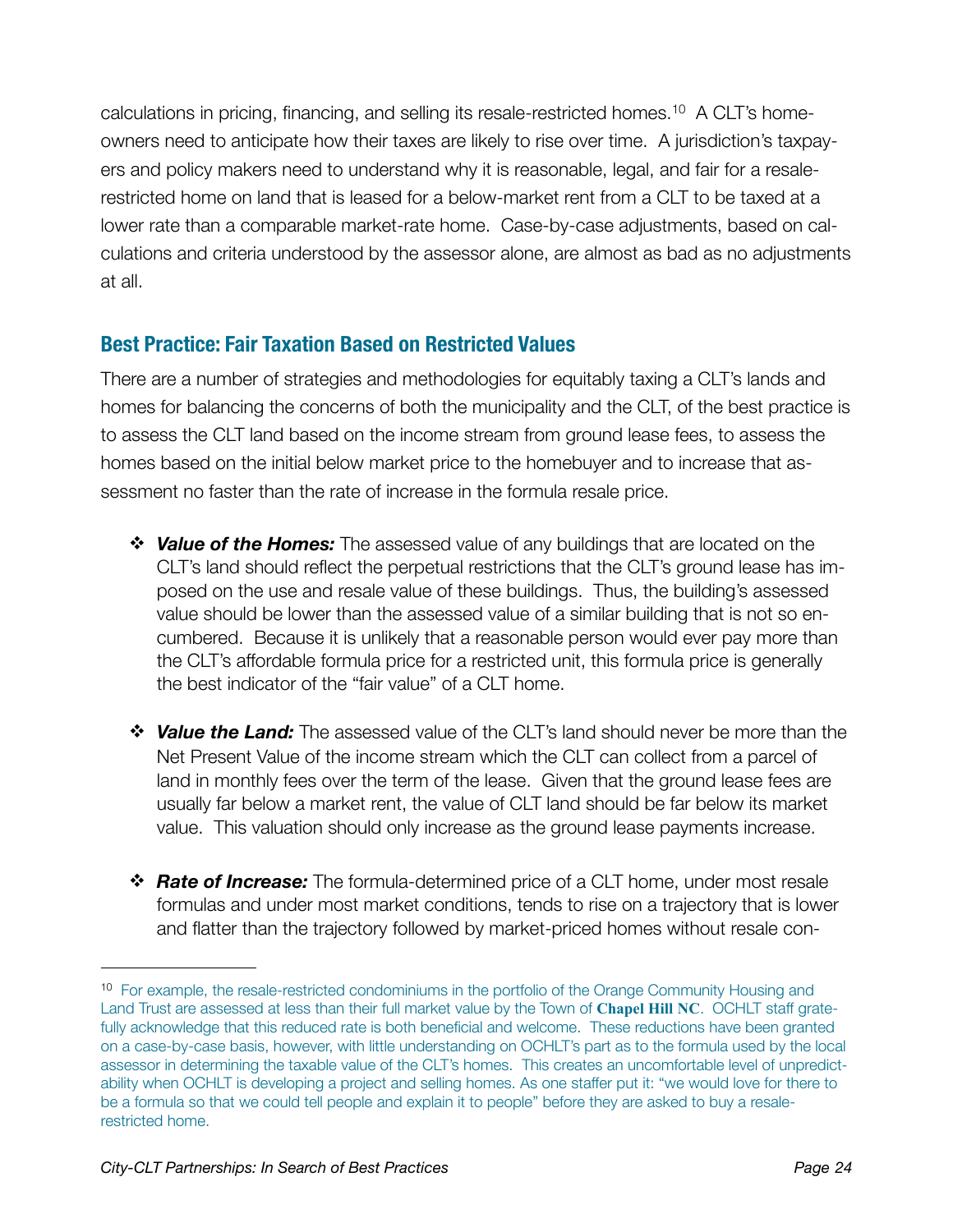trols. Post-purchase adjustments to the assessments and taxes of CLT homes should take these long-lasting controls into account. Ideally, tax assessors should calculate the maximum price for which a CLT home could sell, based on the resale formula appearing in the home's ground lease, and adjust the home's assessed value accordingly.

#### *Taxation of Resale-Restricted Housing in Vermont*

In 2008, the Vermont Department of Taxes issued Technical Bulletin 41 (TB-41), recommending a "uniform approach for determining the listed value of owner-occupied homes subject to perpetual resale restrictions." Although the specific methodology proposed for calculating the value of such resale-restricted housing was needlessly complex, its underlying rationale was quite straightforward. In the Bulletin's words: "These homes remain affordable to future buyers because the owner's resale price is restricted and public grants that assist buyers in purchasing the properties remain with the property, thereby reducing the price of the property for a subsequent buyer(s). . . . The Department interprets Vermont law to require municipalities to list these properties at a value that reflects the restricted equity that the owner of such property has upon resale."

#### **Best Practice: Fair Taxation Based on Reasonable Tests**

The guidance given to local assessors in the valuation and taxation of resale-restricted housing varies greatly from state to state. The question of whether resale-restrictions impose a "patent burden on the value of the property" has sometimes been settled by a state court, sometimes by a state legislature, and sometimes by a state board of equalization. More often, it has been left to local assessors to decide for themselves *whether* to recognize the affordability restrictions contained in the ground leases of a CLT or in the deed covenants used by other forms of shared equity housing and to decide *what* the encumbered value of these homes should be. Across the country, these decisions have rested on a series of "tests" of eligibility for a decrease in value that most CLTs have been able to pass. The most reasonable of these tests, either imposed on local assessors by their respective states or invoked by local assessors in exercising the discretion granted to them by their respective states, are the six that follow.

**Diminished return:** the monetary return that the owner can derive from a parcel of real property must be significantly reduced as a result of the contractual restrictions that encumber the property. This should be an easy test for a CLT and its homeowners to meet.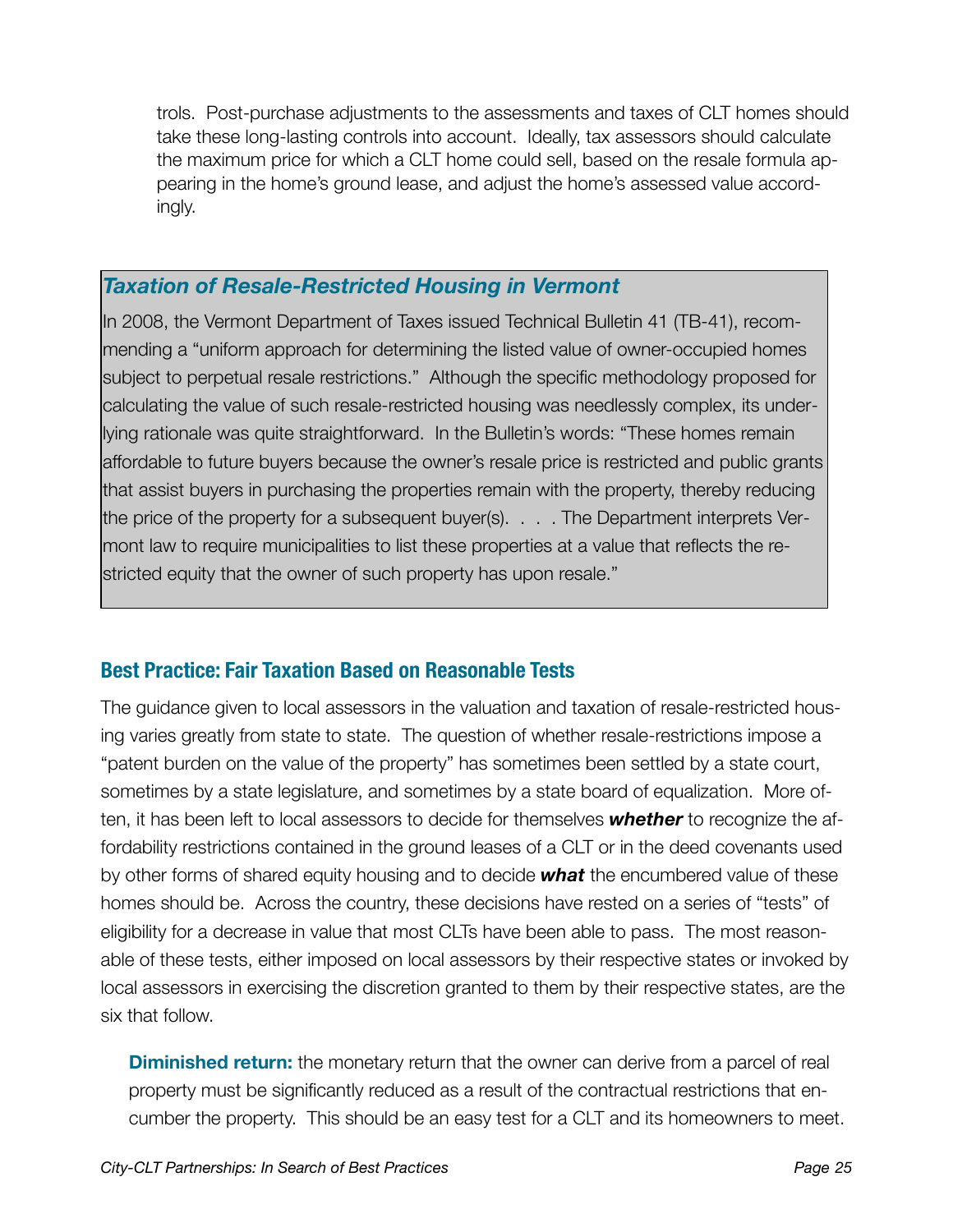The CLT's ability to realize market-rate returns from leasing its lands is limited by the longterm leases it has signed with its lessees and the homeowners' ability to realize marketrate returns from subletting or reselling their homes is limited by the same lease.

**Duration:** affordability controls cannot be "impermanent"; they must endure for many years.[11](#page-27-0) The 99-year term of the typical ground lease, restricting returns to the landowner and the homeowner alike, should easily enable a CLT to meet this test.

**Irrevocability:** affordability controls must irrevocably bind both current and future owners and must have a high likelihood of remaining in force during the entire control period. Most CLT's should be able to pass this test. Except in the case of foreclosure, where affordability controls may be terminated, the CLT's restrictions over use and resale are likely to remain binding and enforceable for the entire term of the lease.<sup>12</sup>

**Disclosure:** affordability controls must be disclosed to the prospective buyers of a resalerestricted home; they must fully understand and freely accept these controls as a condition of purchase.<sup>13</sup> CLTs that do a careful job of orienting and preparing would-be homebuyers for the purchase of a CLT home should have no trouble passing this test.

**Recording**: affordability controls must be embedded in covenants, ground leases, or other contractual documents that are recorded in the local land records. Since most CLTs record a long form or short form of their ground lease for every home in their portfolio, this test is usually met.

**Public benefit:** the affordability controls must benefit the public. As the NJ Appellate Court put it in the Prowitz case: "It is not a potential benefit to any specific affordable housing owner with which the resale restriction is concerned, but the benefit to the public

<span id="page-27-0"></span><sup>11</sup> Different states have adopted different standards in deciding when the duration is "long enough" to qualify for a lower assessment. For example, Vermont expects restrictions to last for 99 years. In New Jersey, a 30-year restriction is "long enough."

<span id="page-27-1"></span><sup>12</sup> Should foreclosure result in the home being resold by the lender for its full market price – and should the CLT then begin charging a full market rent for the underlying land, which is permitted under the model ground lease – the home and the land would both be reassessed, allowing the municipality to collect taxes commensurate with the property's unrestricted market value.

<span id="page-27-2"></span><sup>13</sup> In the Massachusetts tax case of *Truehart v. Montegue Assessors* (Appellate Tax Board Docket Nos. 198055- 57, April 21, 1999), disclosure was part of the Tax Board's rationale for ruling that resale restrictions must be considered in arriving at the "fair cash value" of homes to which the Massachusetts Housing Finance Agency had attached affordability covenants: "A willing, informed buyer of the subject properties is presumed to know that he or she must grant MHFA a right of first refusal and that he or she will be limited to a maximum resale price based on the discount rate applicable to the property."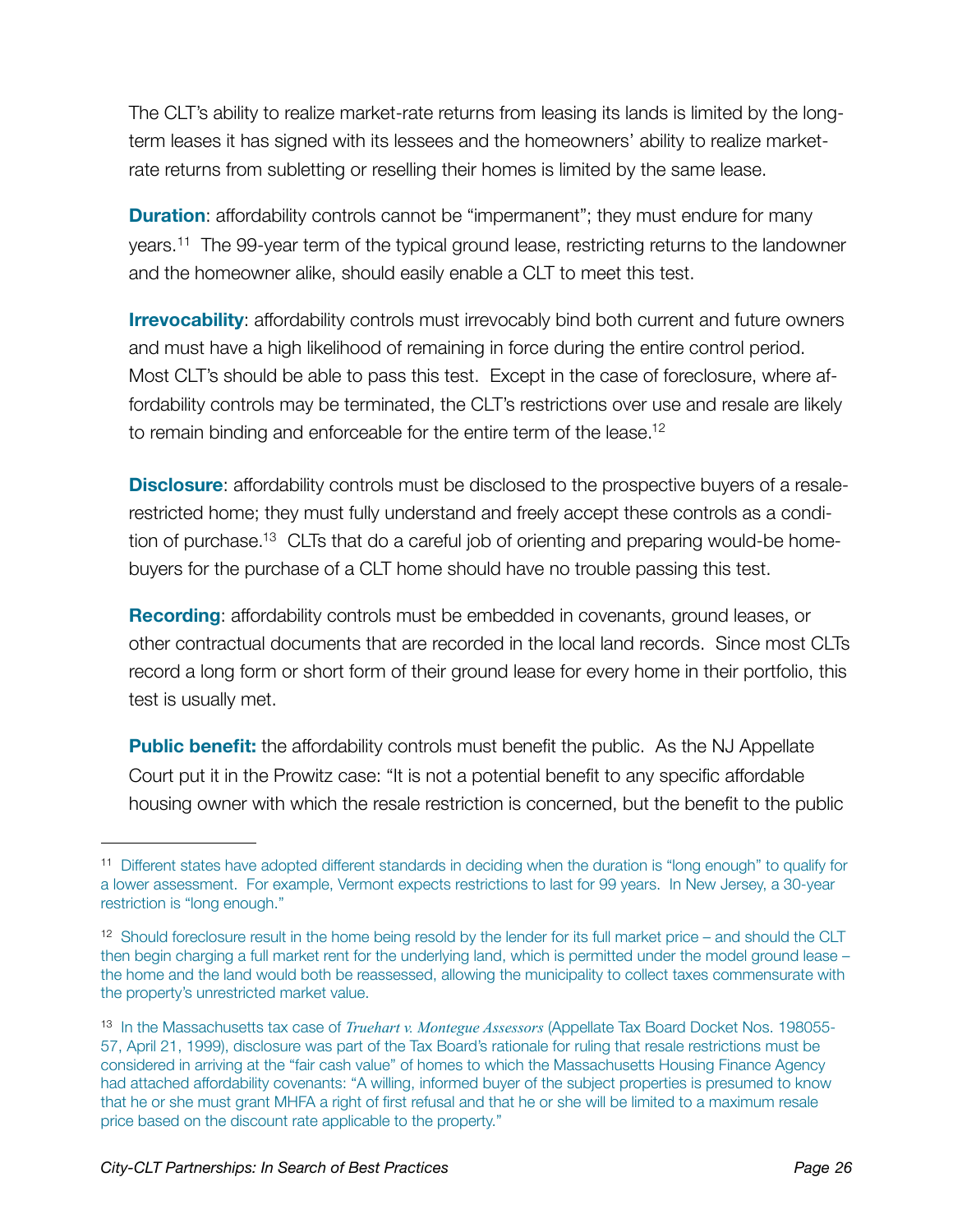that is vouchsafed by indefinitely maintaining that unit in the affordable housing stock." To the extent that either state policy or municipal policy has explicitly recognized the economic and social importance of maintaining a stock of affordably-priced housing for persons of modest means, a CLT should have no difficulty passing the test of public benefit. The same should be true in jurisdictions where resale controls have had a public genesis – that is, where such controls are required by a public agency or imposed by a public agency. Only in jurisdictions where public policy and public practice do not favor the preservation of affordability should CLTs have to work harder to convince local assessors that resale controls provide a lasting benefit for the public at large[.14](#page-28-0) 

<span id="page-28-0"></span><sup>&</sup>lt;sup>14</sup> The State of New York, through its Office of Real Property Services, has made the opposite argument in ORPS Opinions 10-34, characterizing resale restrictions as a "private benefit." Because the homeowner personally benefits from the use of a resale-restricted home and because the homeowner has realized a personal "windfall" in purchasing a home for at a below-market price made possible by public subsidies, ORPS asserts that most of the benefits derived from restricting a home's resale price are derived by the home's owner. Furthermore, the owner *chose* to buy the home, voluntarily accepting the resale controls encumbering it. These restrictions are "personal to the owner," in the opinion of ORPS, not a benefit to the public. Courts, tax departments, and boards of tax equalization in a number of other states have reached the opposite conclusion, agreeing with the *Prowitz* decision that resale controls are "clearly designed to secure a *public* benefit of overriding social and economic importance."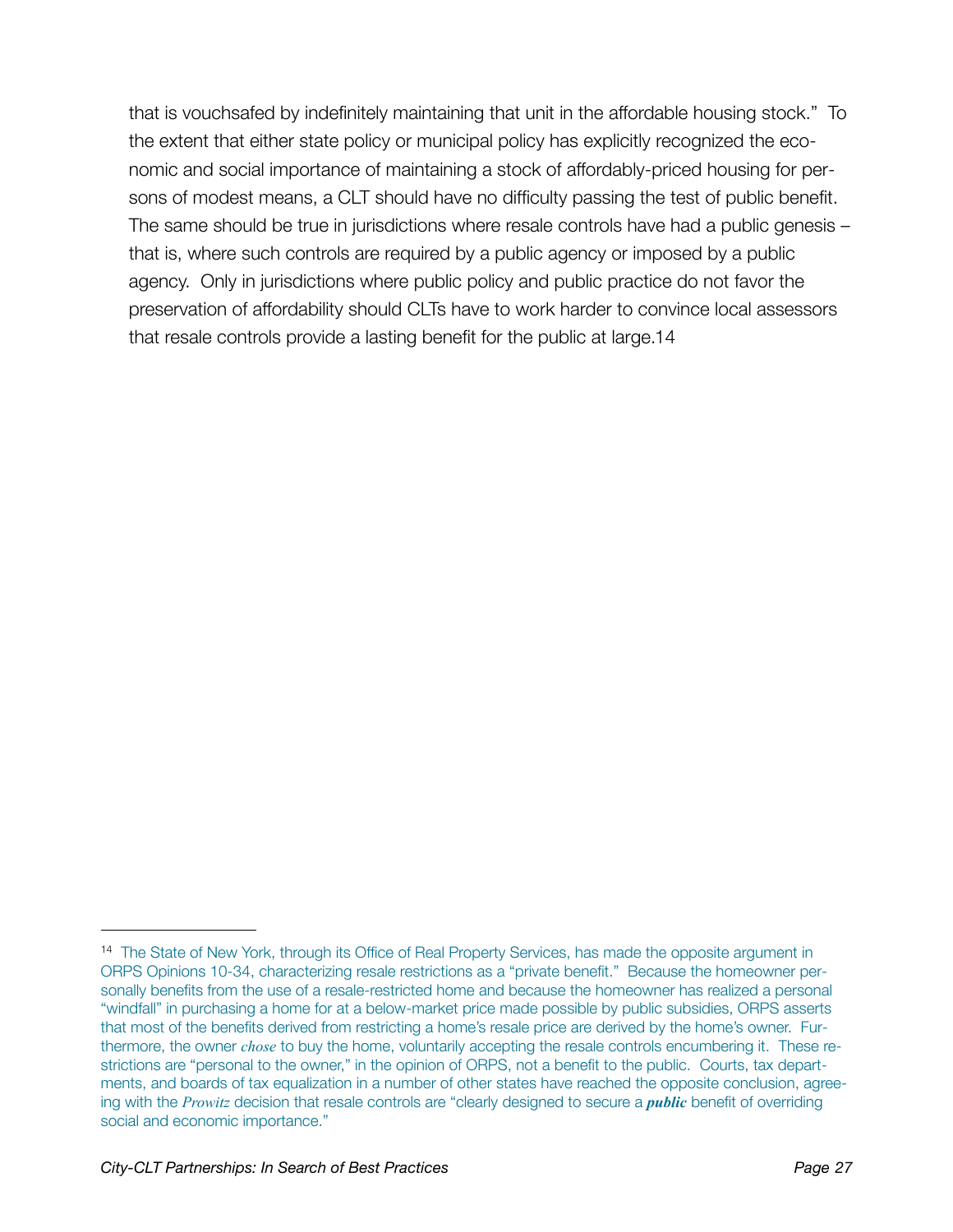## <span id="page-29-0"></span>**6. Regulating CLT Activities**

A municipality's oversight of a CLT's activities can occasionally clash with the CLT's relationship with its own homeowners. Such oversight can also clash with other interests or priorities of the CLT. To whatever extent the CLT is expected to perform monitoring and administrative functions "on behalf of" the municipality, the two parties must negotiate a common set of policies that serve their separate and mutual needs. The municipality must then ensure that the CLT implements these policies. Among the more challenging issues are the following:

- ◆ Does the municipality rely entirely on the CLT to perform these functions?
- Which options for protecting the municipality's interests are the least likely to interfere with the CLT's interest in securing private financing for its projects and its homeowners?
- \* What is the municipality's flexibility (or rigidity) in requiring the CLT to "quarantee" the future affordability of its resale-restricted, owner-occupied homes?

### <span id="page-29-1"></span>*Regulating the CLT's Homeowners*

Municipalities that provide significant subsidies to make homeownership units affordable to lower income households have a responsibility to ensure that those resources are appropriately used and that the occupancy, condition, and affordability of publicly-assisted homes are permanently preserved. Sometimes attorneys representing local governments will argue that the municipality can only meet this obligation by having a direct regulatory relationship with homeowners. CLTs argue, on the other hand, that the municipality's regulatory relationship should be with the CLT, allowing the CLT to bear primary responsibility for monitoring municipal requirements for the continuing occupancy and affordability of these assisted homes.

*Municipal Concern:* A municipality may want to establish a direct contractual relationship with assisted homeowners, thus retaining the option of directly enforcing the use and resale controls that encumber those homes.

*CLT Concern:* The CLT has an interest in maintaining a direct and equitable relationship with its homeowners, one that is not modified or mediated by another party.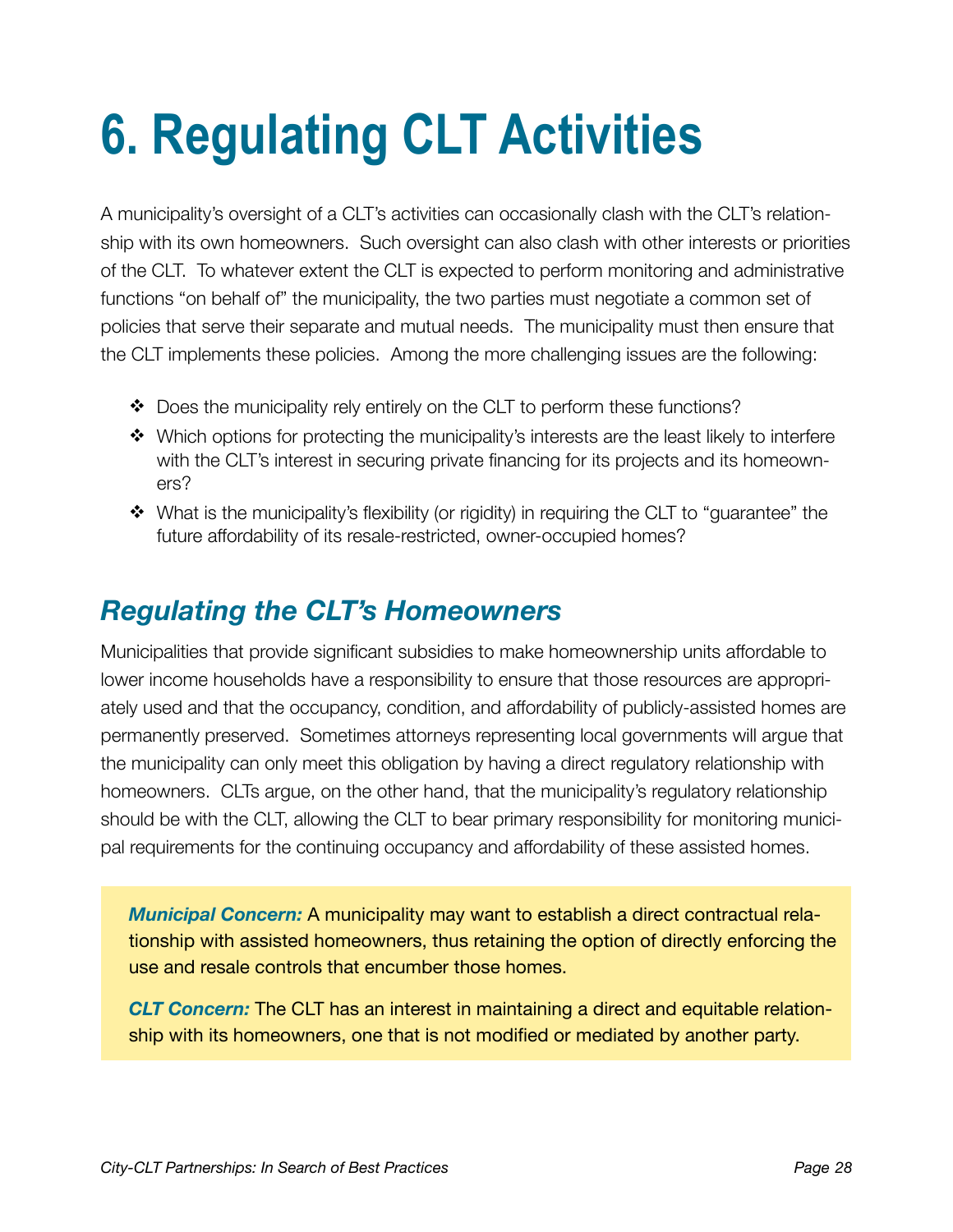#### **Worst Practice: Pricing Homes to Match the Maximum Eligibility of Homebuyers**

There is a necessary and important distinction to be made between the percentage of Area Median Income that is used in setting the *price* of a CLT home and the percentage of AMI that is used in setting the *eligibility* of the CLT homebuyer. Too often, this distinction is blurred, leaving these maximums to be set at the same level. The CLT then finds itself with a marketing nightmare, where it may be required by a municipality to price its homes to be affordable to households earning exactly 80% of AMI and to sell those homes only to households earning no more than 80% of AMI. Pegging price and eligibility to the same percentage of AMI results in too small a pool of prospective homebuyers[.15](#page-30-0)

#### **Worst Practice: Double Regulation of Homeowners**

Some municipalities insist on recording covenants or deed restrictions against the CLT's homes, supplementing – and usually duplicating – the regulatory agreements the municipality has already executed with the CLT. Homeowners are then regulated by both the CLT's ground lease and the municipality's covenant. At best, these double documents contain similar provisions. At worst, they contain provisions that confuse or contradict the meaning of each. Indeed, in at least one case, a municipality was discovered to have recorded a covenant on a CLT home that contained a resale pricing formula very different than the one contained in the CLT ground lease.<sup>16</sup>

It seems unrealistic to expect buyers truly to understand the myriad restrictions contained in multiple regulatory documents. While direct (and redundant) regulation might make it easier for the municipality to act should the CLT fail to perform as promised, the enforceability of resale restrictions relies, to a significant degree, on both the clarity and consistency of the contracts containing these restrictions and the informed consent of the persons who are signing these contracts. When different – and sometimes conflicting – provisions are scattered among a number of regulatory documents, the opportunities for misunderstanding, conflict, and legal challenge tend to multiply.

<span id="page-30-0"></span><sup>15</sup> A better practice, under this scenario, would be for homes that are limited to eligible buyers earning 80% of AMI or less to be priced so that buyers earning 70% of AMI could afford them, broadening the pool of eligible buyers.

<span id="page-30-1"></span><sup>&</sup>lt;sup>16</sup> A court would have to decide, in this case, which of the two resale formulas should take precedence, with the municipality possibly arguing for the formula yielding the lower price and the homeowners arguing for the formula yielding the higher price.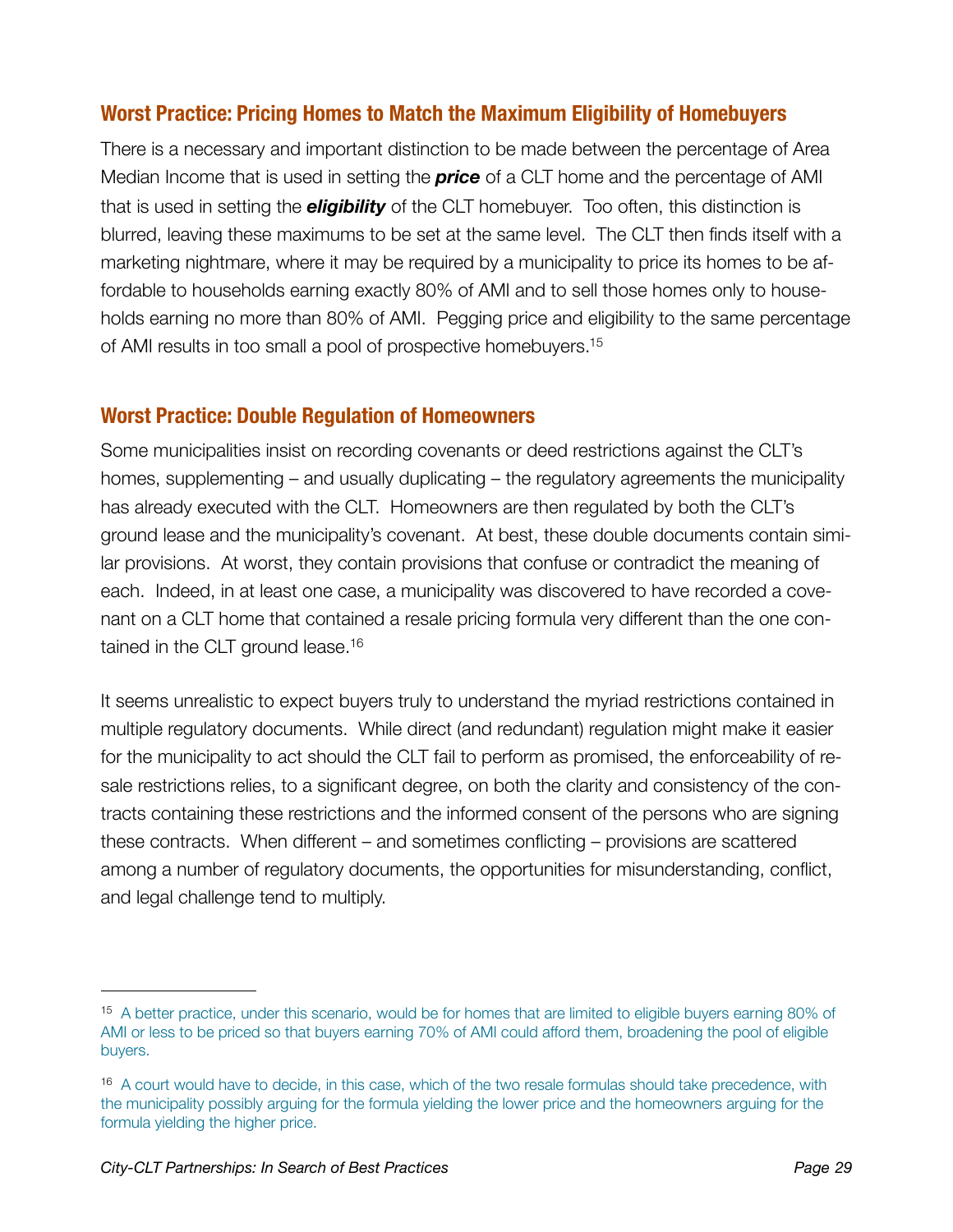#### **Best Practice: Regulate the CLT, Not the Homeowner**

The best way for a municipality to ensure that CLT homeowners comply with the municipality's own requirements for the continuing occupancy, condition, and affordability of municipally-assisted housing is to require the CLT to include these requirements in the ground lease that the CLT executes with each of its homeowners. This approach can necessitate an initial investment of time, for the municipality must identify any requirements imposed by its ordinances, regulations or funding sources and then negotiate with the CLT to ensure that the CLT's lease contains the language necessary to satisfy all municipal requirements. For example, if municipal regulations limit subletting to no more than three months per year, a lease that allows subletting for only two months might be acceptable, while one allowing six months of subletting would have to be modified.

In exchange for project subsidies, a municipality will typically insist on the right to approve the CLT's ground lease and any subsequent amendments to the lease. Some jurisdictions have specified in their grant agreements or loan agreements certain key terms and key provisions that the CLT ground lease must contain. Rather than regulating and monitoring individual homeowners, in other words, the municipality regulates and monitors the CLT, watching to make sure the CLT enforces restrictions of most concern to the municipality. If the CLT ever fails to take appropriate action, the municipality retains the right to step in to protect its interests. This indirect regulation of homeowners may take slightly more time to implement for the first CLT project, but the resulting structure is far easier for all parties to understand and much easier to administer over the long term. A single document, the CLT ground lease, contains all of the relevant provisions protecting the public's interest in the home. As the home subsequently sells from one lower-income owner to the next, only this one document needs to be assigned or re-executed.

#### **Best Practice: Back-up Notice to the Municipality**

The Model CLT ground lease requires homeowners to notify the CLT whenever they decide to resell their home. The lease also gives the CLT a preemptive option for a period of time to purchase the home for the formula price. Once this notice is received, the CLT typically has 45 days to indicate whether it will exercise its option and then purchase the home or assign the option to an income-eligible homebuyer. Some municipalities, fearing the CLT might fail to act during this critical period, have suggesting that perhaps the CLT's homeowners should be required to notify the municipality, as well as the CLT, of their intent to sell. A better solution has been developed by the City of **Santa Monica CA.** Santa Monica requires the own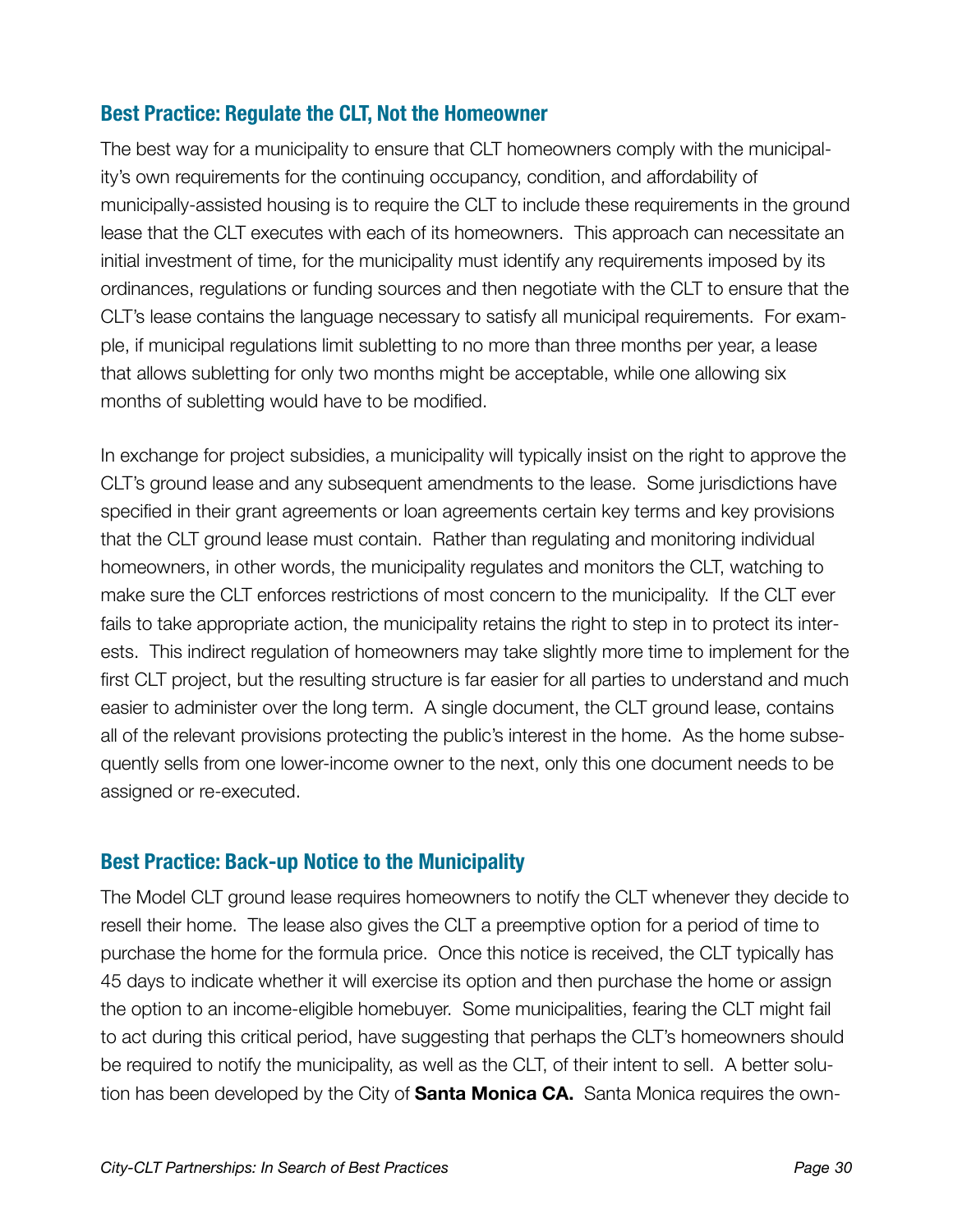ers of CLT homes to notify the city of their intent to sell and to offer the city an option to purchase their homes at the formula-determined price – but only in the unlikely event that the CLT fails to respond to the first intent-to-sell notice submitted by the homeowner to the CLT. Municipal staff are thus freed from the burden of receiving routine notices they do not need to act upon, but they are still able to step in and take effective action to preserve the affordability of CLT homes if the CLT falters or fails

### <span id="page-32-0"></span>*Municipal Options for Enforcement*

Generally, a loan secured by a mortgage or deed of trust will give the lender the option to force the sale of the land through foreclosure if the borrower defaults on its obligations. In the case of a deferred payment, forgivable municipal loan for a CLT project, the municipality would typically foreclose only after the CLT had committed a fairly serious violation of the terms of the loan agreement and had failed to take necessary steps to correct such a violation. Although unlikely that a municipality would ever foreclose on such a loan, some municipalities find this worst-case protection reassuring. Certainly the threat of foreclosure may provide additional motivation to the CLT to comply with the terms of the loan.

Consider, however, the position of a CLT's homeowners and the private lenders from whom they are hoping to secure a mortgage. The value of a homeowner's property is dependent upon the rights conveyed through the 99-year ground lease. Were the CLT to fail and were a new landowner to take title to the land and terminate the lease, the homeowner's property would be worthless, since the home is affixed to the land. When a municipality wants to record a lien on the CLT's land, therefore, the homebuyers and their mortgage lenders need to be assured that, if the municipality were ever to foreclose on the land, the ground lease would survive and the new landowner would be bound by all of the terms of the ground lease.

To this end, Fannie Mae has developed a Uniform CLT Ground Lease Rider which was designed to protect the interests of both the homeowner and the first mortgage lender. Fannie Mae will only approve liens on a CLT's land when such liens benefit a state or local governmental entity and when there is a nondisturbance clause with respect to the ground lease.<sup>17</sup>

<span id="page-32-1"></span><sup>&</sup>lt;sup>17</sup> The FNMA rider does not prohibit liens on the land that are subsequent to the execution of the lease, but it does prohibit the lessor and the lessee from *subordinating* the lease to such liens.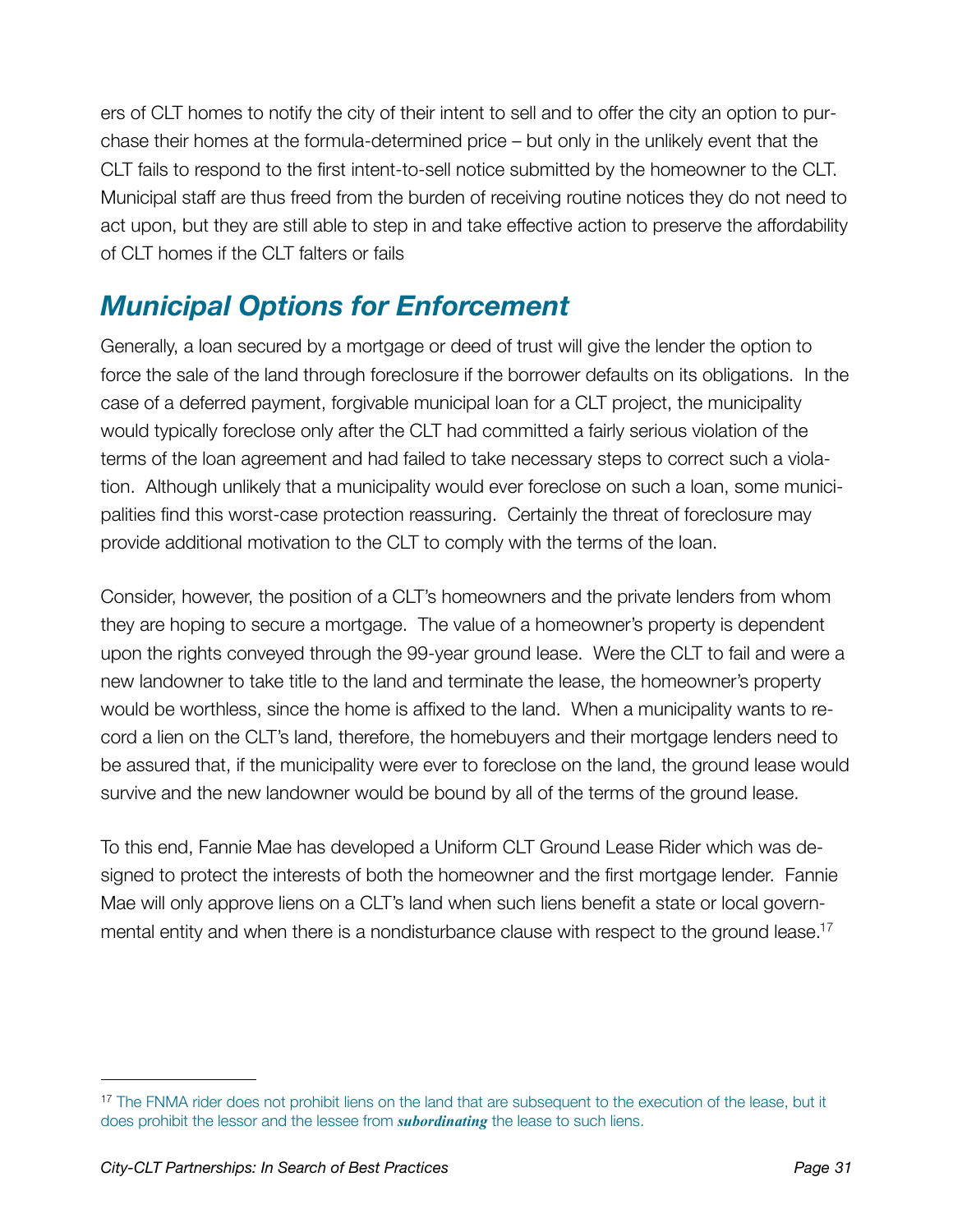*Municipal Concern:* A municipality wants to be able to compel the CLT to comply with performance standards contained in a grant agreement or loan agreement. In the event of the CLT's failure or dissolution, the municipality wants to protect its investment in the CLT's land and housing.

*CLT Concern:* The CLT wants to ensure that its homeowners have access to mortgage financing and that homeowners are protected from the negative consequences of the CLT's failure or dissolution.

#### **Worst Practice: Municipal Loans with Boilerplate Documents and Superior Liens**

A number of municipalities have recorded mortgages or deeds of trust against a CLT's land as security for their investment in a CLT's projects. In too many cases, municipalities have used legal documents that were originally drafted for loans on rental housing, without modifying them to reflect either the special nature of the CLT model or the important interests of homeowners and their lenders. Since these liens are generally recorded *before* the CLT ground lease, subordinating the lease to the lien, foreclosure under these loans could effectively terminate the CLT lease. The ability of a CLT's homeowner to obtain mortgage financing under these conditions is made difficult or impossible (although some mortgage lenders have failed to notice the danger a superior lien can pose to their security and have proceeded with the loan.)

#### **Better Practice: Loan Agreement Protecting Homeowners' Interests**

A municipality that is planning to donate a large tract of land or to invest a large amount of money in a CLT project wants to be in a strong position to recover its investment in the event of a CLT's failure. A well-designed loan agreement can protect the municipality's interests without jeopardizing either the homeowners' access to mortgage financing or the homeowners' security of tenure, should the CLT fail.

#### **Best Practice: Grants Secured by Covenants**

Although structuring a local government's subsidy in the form of a loan secured by the CLT's land has been made to work in some jurisdictions, a governmental lien on the land adds undesirable barriers and complications to homebuyer financing, while providing very little additional security for the municipality. Loans recorded against the CLT land also have a negative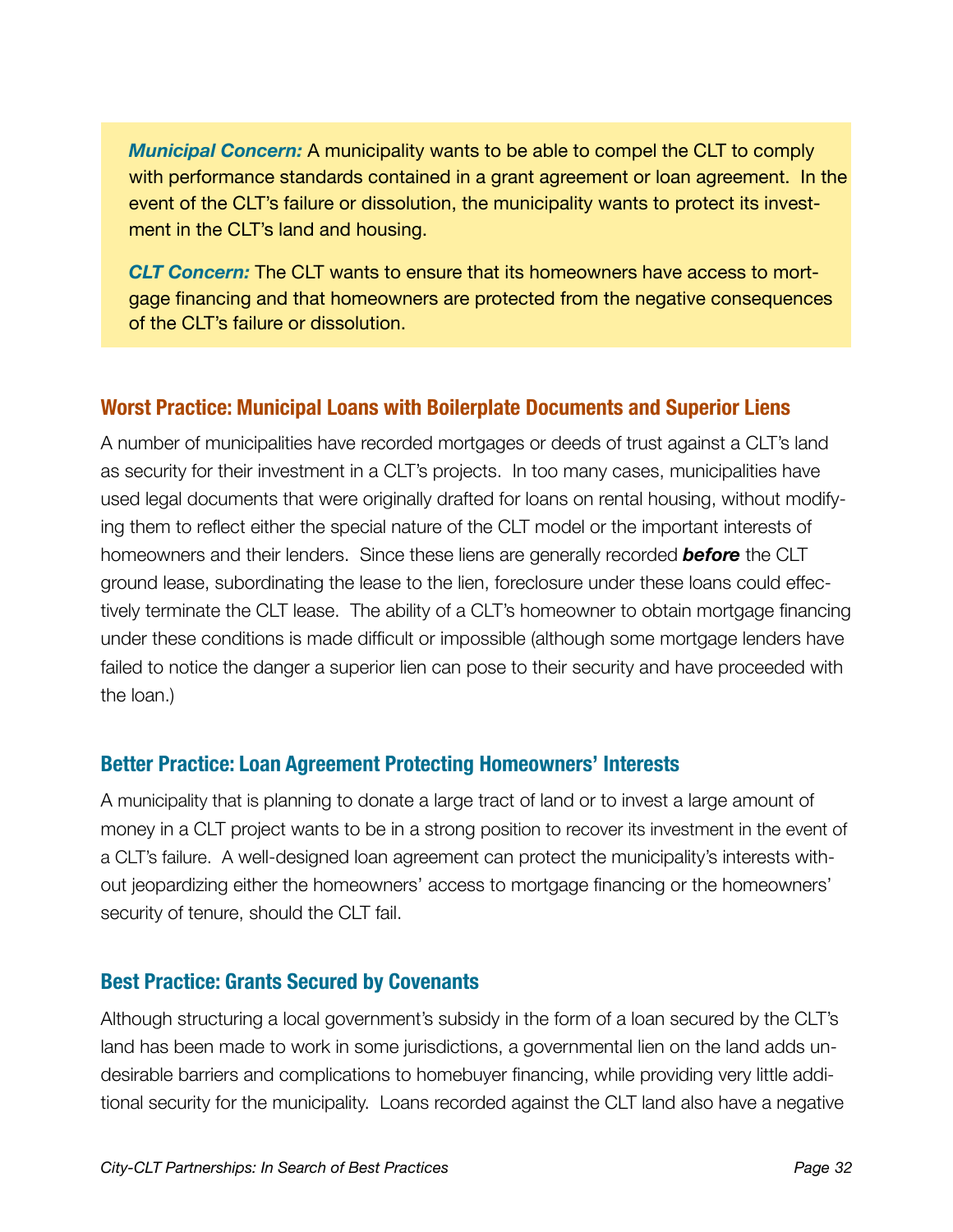impact on the CLT's balance sheet because the loans must be listed as liabilities. The land securing these loans is generally booked at a greatly reduced value, moreover, because of the CLT's long-term lease. Many CLTs and their municipal partners, therefore, have concluded that grant agreements coupled with covenants or deed restrictions can protect the municipality's interests as well as loans – with fewer problems for the CLT.

A number of municipalities have, in fact, combined grant agreements and covenants to give a municipality a range of options for curing a CLT's failures. As one example, **Orange County NC** provided housing bond funds and HOME funds to the Orange Community Housing and Land Trust (OCHLT) for a 32-unit development in Chapel Hill, NC. Orange County and OCHLT executed both a Development Agreement outlining OCHLT's project development responsibilities and a Grant Agreement spelling out the CLT's long-term obligations in maintaining the occupancy and affordability of these units. The County then required OCHLT to record a Declaration of Restrictive Covenants which secures performance of the requirements of the other two documents, requires OCHLT to preserve affordability of the units through a 99-year ground lease, and declares both the County and the Town of Chapel Hill to be "third party beneficiaries of and successors to each and every remedy intended to insure the long term affordability of the housing" The Declaration further stipulates that :

> *"each may, in the event of the failure or default of the Lessor in each such ground lease to insure the long term affordability of the housing unit as provided for in the ground lease, exercise all rights and remedies available to the Lessor in the ground lease for that purpose."*

Other municipalities have incorporated similar rights to intervene in their own grant agreements and covenants. The common goal here is to give the municipality the opportunity and authority to do more than simply require repayment of a municipality's money. The municipality needs to be able to take direct action to protect the security and affordability of the homes created with the municipality's assistance.

### <span id="page-34-0"></span>*Ensuring Affordability in the Face of Rising Costs*

Many municipalities decide to support a CLT because of the model's past performance and future promise of preserving the affordability of publicly-assisted, privately-owned housing across successive generations of income-eligible homebuyers. A CLT's resale restrictions combat the greatest threat to ongoing affordability – land values that appreciate more quickly than wages. Even when price appreciation is limited, however, a number of other factors can erode the future affordability of CLT homes. Rising insurance or utility costs, for example, ris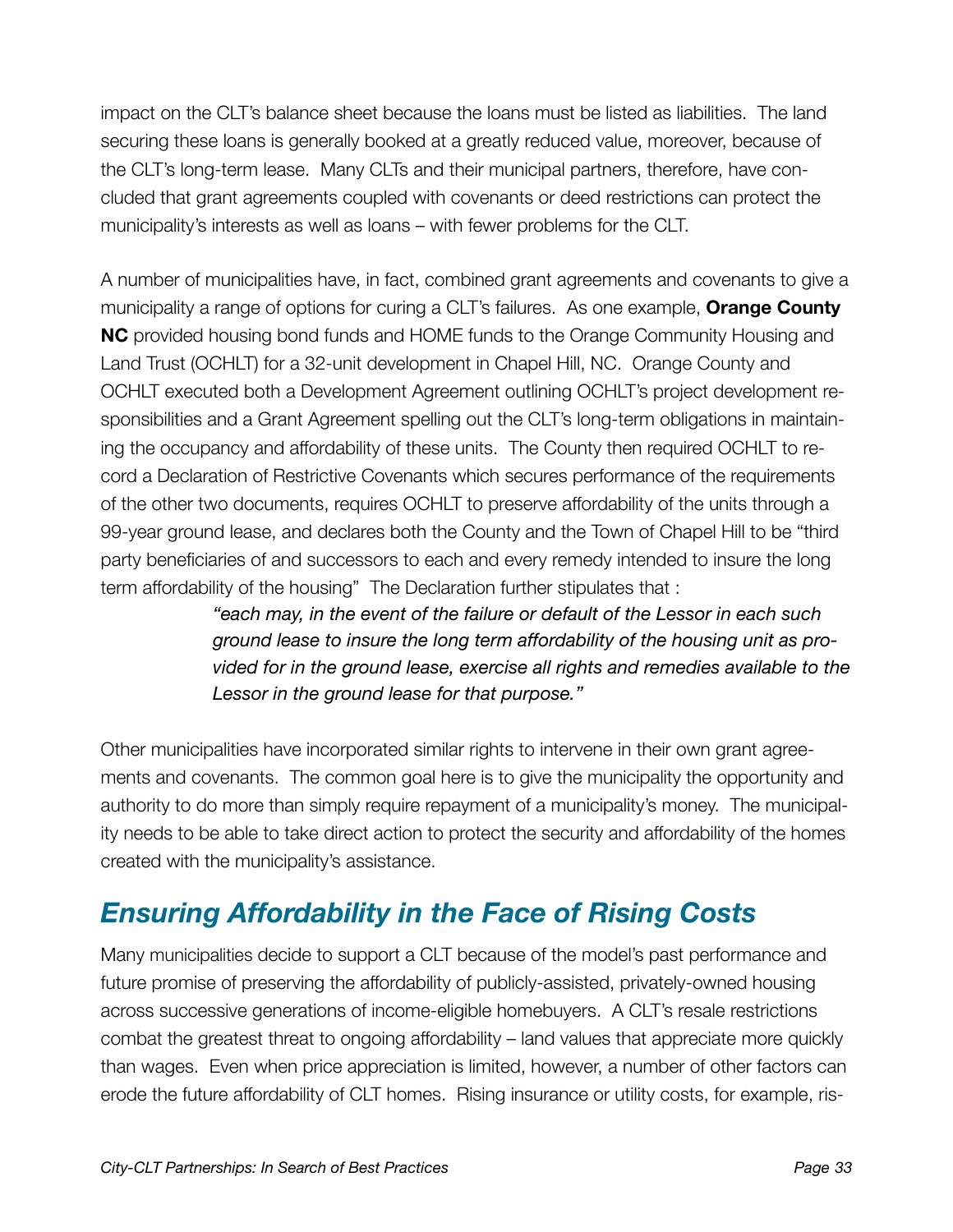ing property taxes or, even more critically for future homebuyers, rising mortgage interest rates can drive up the monthly cost of even an affordably-priced home. These are costs that are outside the purview of most resale formulas and beyond the control of the CLT.

A municipality and a CLT share a reasonable expectation that the resale prices of CLT homes will remain relatively affordable for the same targeted group of income-eligible homebuyers for many years. When mortgage interest rates or other operating costs rise rapidly, however, the price produced by a CLT's resale formula may be significantly below a home's market value, but still remain out of reach of a lower-income homebuyer.

*Municipal Concern:* Municipalities want CLTs to perpetuate the affordability of publicly-assisted homes, keeping resale prices permanently within the financial reach of lower-income homebuyers.

*CLT Concern:* CLTs have the same interest in preserving affordability, but they may sometimes need supplementary assistance from a municipal partner in coping with factors beyond their control that can erode the affordability of resale-restricted homes.

#### **Worst Practice: Guaranteed Affordability for Future Resales**

Some municipalities, in their quest for permanent affordability, require a CLT to *guarantee* that publicly-assisted CLT homes will stay affordable forever for future homebuyers earning no more than a targeted percentage of the local AMI and paying no more than a specified percentage of the household's annual income. A guarantee of *initial* affordability on the pricing of a new CLT home is both reasonable and achievable. A guarantee of *permanent* affordability is not, since affordability can be affected by more than the rising value of land and housing – the one factor entirely within a CLT's control. A municipality's insistence on a CLT guaranteeing affordability forever becomes especially problematic (and indefensible) when this requirement is imposed on a CLT but not on other recipients of municipal aid.

#### **Best Practice: Shared Responsibility for Maintaining Affordability**

The best way to balance the competing concerns of the municipality and the CLT is for the parties to *share* long-term responsibility for ensuring that publicly-assisted, resale-restricted homes remain affordable in perpetuity. When mortgage interest rates or other operating costs make a CLT home *un*affordable for future buyers, despite the below-market price produced by the CLT's resale formula, the CLT has three options: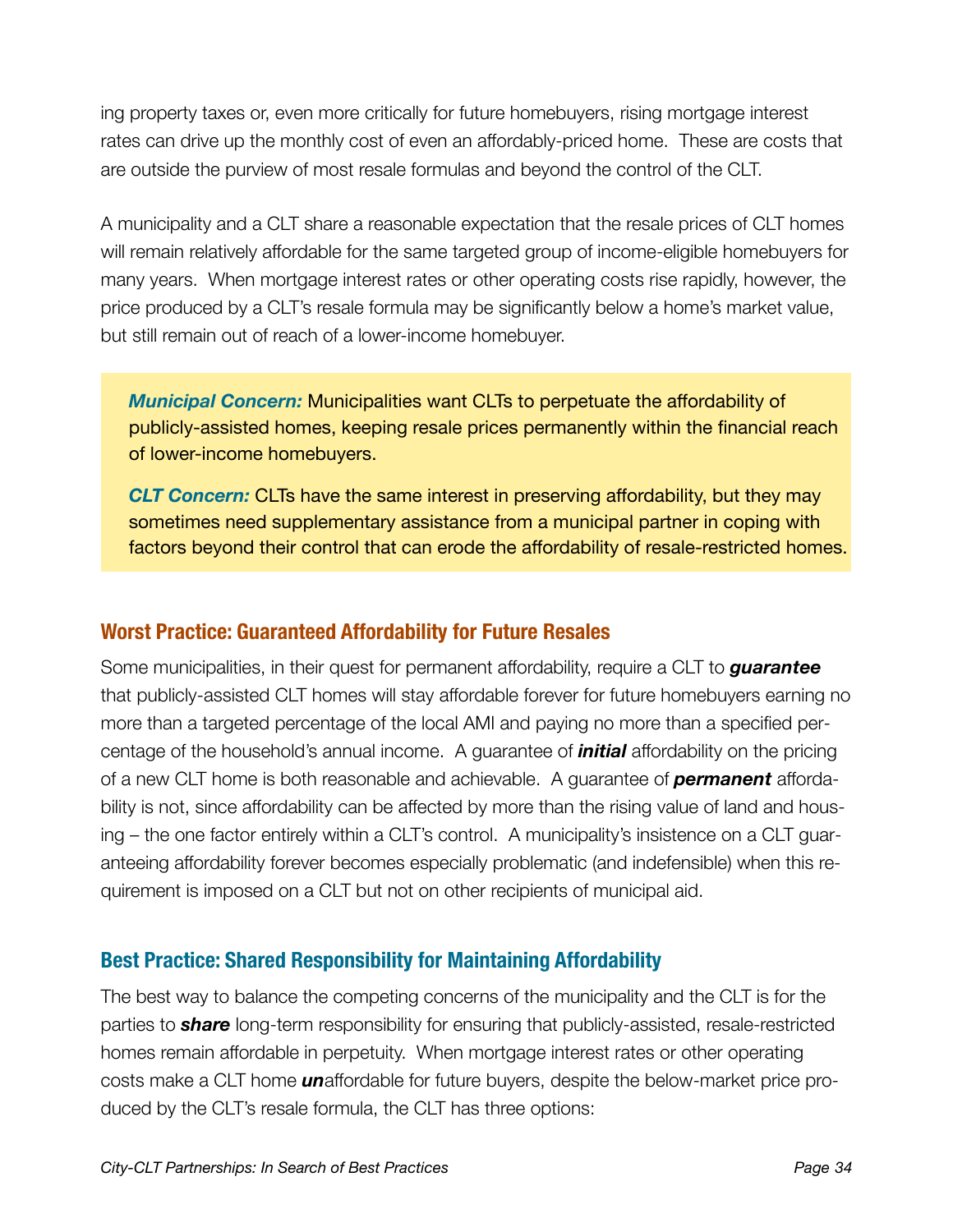- 1. secure additional public or private subsidies to allow the CLT to push the home's purchase price even lower than the below-market price determined by the resale formula;
- 2. require future homebuyers to pay a slightly higher percentage of their income; or
- 3. set the income eligibility for future homebuyers at a slightly higher level than was re-quired for the previous generation of CLT homebuyers.<sup>[18](#page-36-0)</sup>

Without guaranteed access to future subsidies, however, or without the flexibility to adjust the eligibility requirements for future buyers, CLTs cannot absolutely ensure that their resalerestricted homes will always be within the financial reach of this targeted group of lowerincome homebuyers.

<span id="page-36-0"></span><sup>&</sup>lt;sup>18</sup> It would also be possible, as a fourth option, for a CLT's resale formula to require homeowners to reduce their resale prices to an "affordable" level in this circumstance, a requirement implicit in the mortgage-based resale formulas mandated by some municipalities. Most CLTs (and most municipalities) choose not to impose this kind of requirement because it can result in homeowners receiving very little equity at resale. It can even result in lower-income homeowners being forced to resell for *less* than they initially paid for their homes. Without imposing this unacceptable risk on their homeowners (and their mortgage lenders), however, CLTs have no way to guarantee that prices will *always* meet an affordability standard that requires homes to resell for a price that is within the reach of households at a targeted level of income, no matter what happens to interest rates, utility rates, etc.